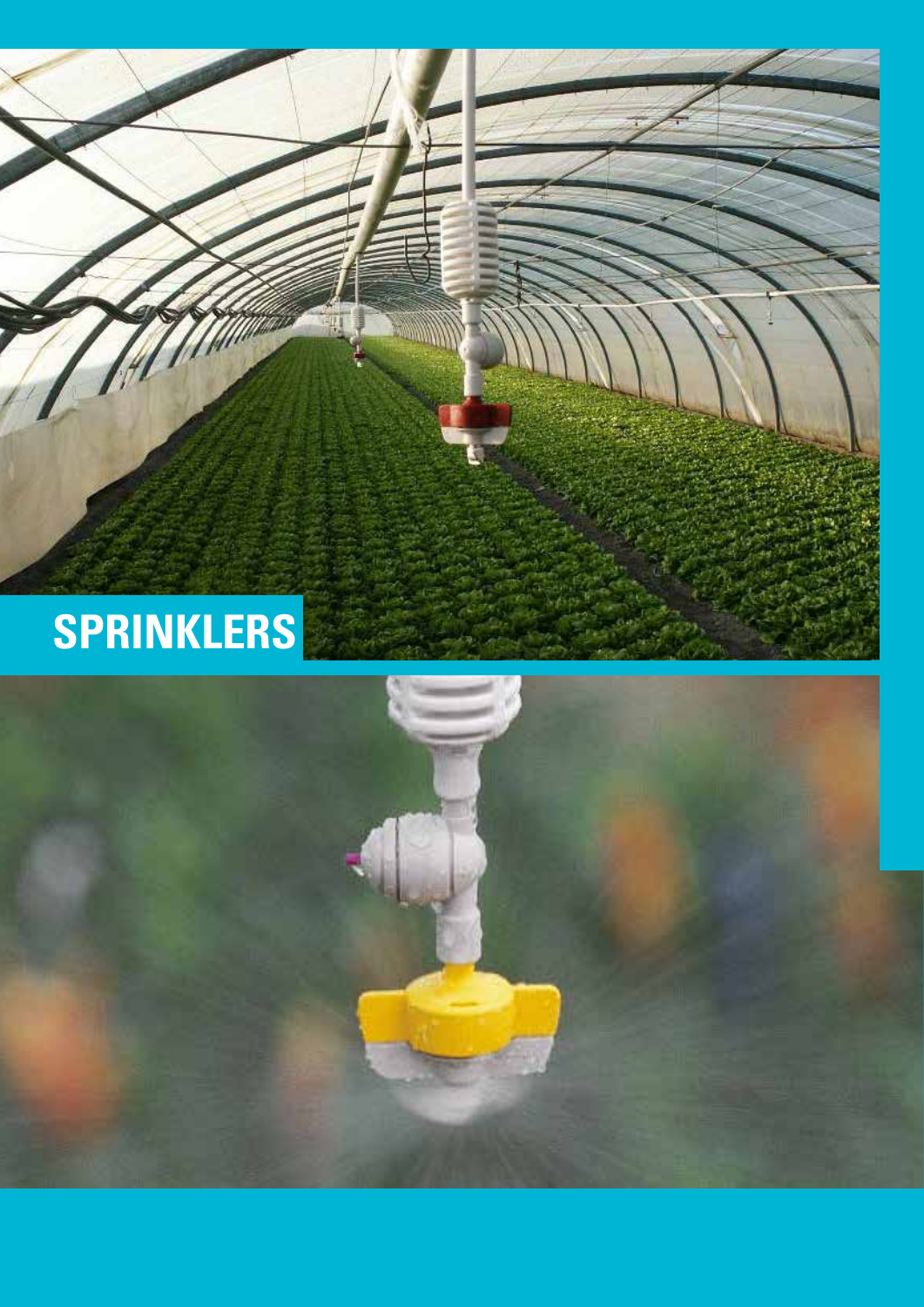## **SPRINKLERS** NETAFIM MICRONET SPRINKLERS

- **Bridgeless design eliminates dripping**
- **Recommended operating pressure between 2.0-3.0 Bar**
- **Green swivel high trajectory**
- **Grey swivel is for flat trajectory**
- **Blue swivel is for low trajectory**
- **Acid resistance plastics allow for improved cleaning and maintenance**
- **Excellent uniformity**
- **Spinnet SD (Shoulder Distributor) allows for more rectangular designs and where specific areas need watering separately**
- **Complete interchangeable system**

| <b>SPINNET HEAD ONLY</b> |                            |                       |  |
|--------------------------|----------------------------|-----------------------|--|
| <b>Netafim Code</b>      | <b>Manufacturer's Code</b> | <b>Description</b>    |  |
| Z3603                    | 64200-005000               | Grey Swivel 70ltr/hr  |  |
| Z3611                    | 64200-007500               | Grey Swivel 160ltr/hr |  |
| Z3612                    | 64200-008000               | Grey Swivel 200ltr/hr |  |
| Z3638                    | 64200-024000               | Blue Swivel 70ltr/hr  |  |
| Z3639                    | 64200-025000               | Blue Swivel 90ltr/hr  |  |
| Z3640                    | 64200-026000               | Blue Swivel 120ltr/hr |  |

| <b>SPINNET SD HEAD ONLY</b> |                            |                     |  |
|-----------------------------|----------------------------|---------------------|--|
| <b>Netafim Code</b>         | <b>Manufacturer's Code</b> | <b>Description</b>  |  |
| Z3641                       | 64200-031950               | Blue Swivel 90/50   |  |
| Z3642                       | 64200-032000               | Blue Swivel 120/70  |  |
| Z3643                       | 64200-033000               | Blue Swivel 160/90  |  |
| Z3644                       | 64200-034000               | Blue Swivel 200/120 |  |
| Z3625                       | 64200-010750               | Green Swivel 120/70 |  |
| <b>Z3607A</b>               | 64200-013950               | Green Swivel 160/90 |  |
| Z3645                       | 64200-014090               | Green Swivel 200/90 |  |

#### **ANTI-DRAIN VALVE M-F**

- **Sealed unit for maximum operation**
- **Acid resistant plastics**
- **Selection of pressures**
- **Allows complete shut off of the sprinkler**

| Netafim Code  | <b>Manufacturer's Code</b> | <b>Description</b> |  |
|---------------|----------------------------|--------------------|--|
| <b>Z3631A</b> | 63000-003000               | 2 O Bar            |  |
| <b>Z3632</b>  | 63000-003100               | 30 Bar             |  |
| <b>Z3633</b>  | 63000-003200               | 4 0 Bar            |  |





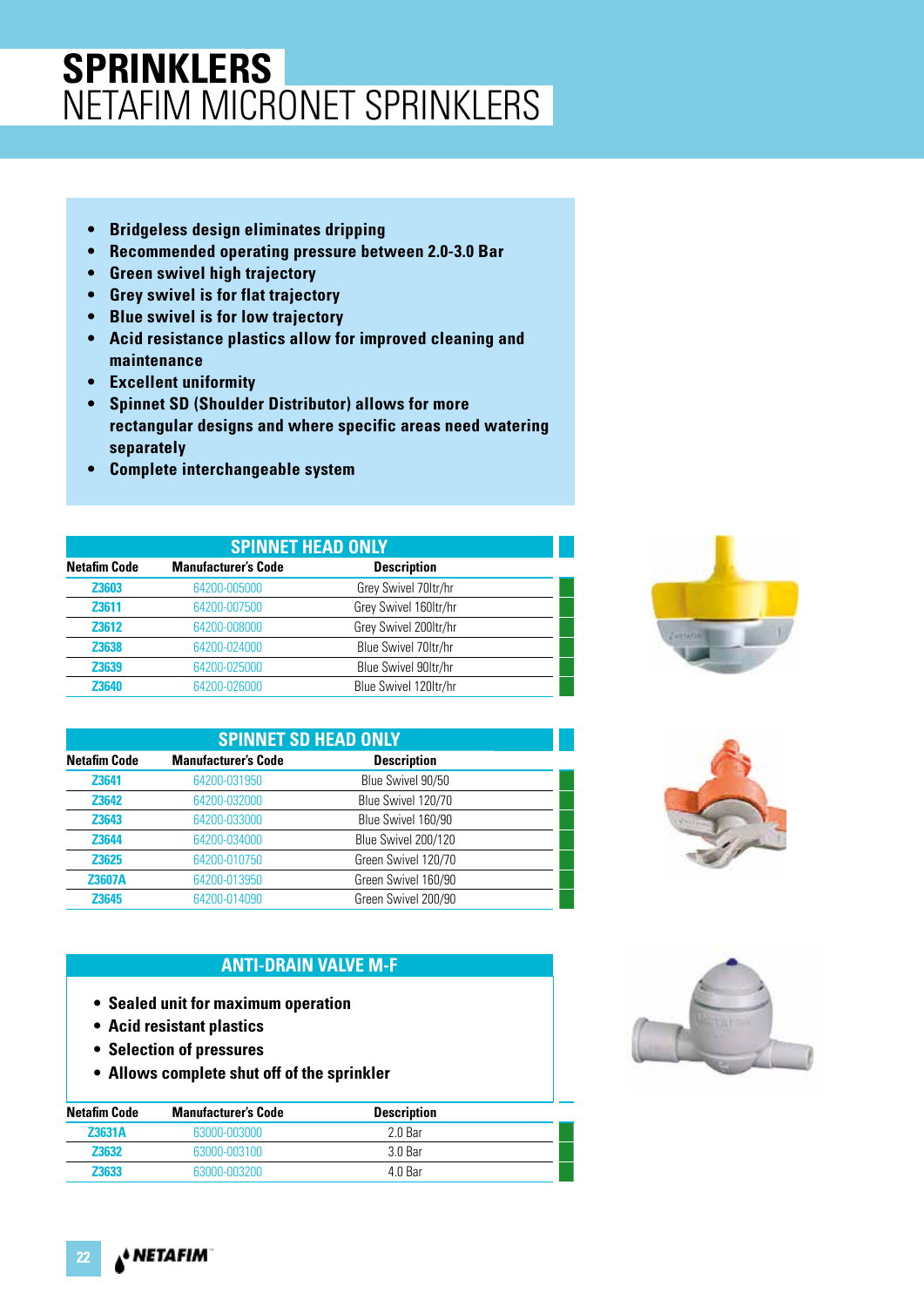# **SPRINKLERS** NETAFIM MICRONET SPRINKLERS

| <b>BASE CONNECTORS</b> |                            |                          |  |
|------------------------|----------------------------|--------------------------|--|
| <b>Netafim Code</b>    | <b>Manufacturer's Code</b> | <b>Description</b>       |  |
| Z3626                  | 63000-001950               | 4/7 Barb x Female        |  |
| <b>Z3627</b>           | 63000-002060               | 4/7 Barb x Male          |  |
| <b>Z3628</b>           | 63000-002120               | 3/8ww x Female           |  |
| <b>Z3629</b>           | 63000-002170               | M <sub>11</sub> x Female |  |
| 73630                  | 63000-002500               | NaanDan Adapter F x F    |  |

#### **SSPE DROPPERS M-F**

- **Allows maximum sprinkler operation as it gives the sprinkler exact operational position at all times irrespective of pipe position**
- **Weight maintains position and acts as a dismantling tool**

| <b>Netafim Code</b> | <b>Manufacturer's Code</b> | <b>Description</b> |  |
|---------------------|----------------------------|--------------------|--|
| Z3634               | 63000-003550               | 15cm               |  |
| Z3635               | 63000-003820               | 30cm               |  |
| Z3636               | 63000-004320               | 45cm               |  |
| Z3637               | 63000-005620               | 60cm               |  |
| Z3658               | 63000-006920               | 90cm               |  |

#### **COOLNET CROSS ONLY**

- **Bridgeless design eliminates dripping**
- **Pressure range 3.0-5.0 Bar**
- **Easy nozzle access for maintenance**
- **Manufactured with acid resistant materials**

| <b>Netafim Code</b> | <b>Manufacturer's Code</b> | <b>Description</b>     |  |
|---------------------|----------------------------|------------------------|--|
|                     |                            | $4 \times 5$ 5 ltr + M |  |

#### **COOLNET PRO CROSS ONLY**

- **Revolutionary design**
- **Smaller droplet size**
- **Bridgeless design eliminates dripping**
- **Pressure range 3.0-5.0 Bar**
- **Easy nozzle access for maintenance**
- **Manufactured with acid resistant materials**
- **Average droplet size is 85mu**
- **Can be used with SSPE dropper**

| Netafim Code  | <b>Manufacturer's Code</b> | <b>Description</b>     |  |
|---------------|----------------------------|------------------------|--|
| <b>Z3651A</b> | 63100-058300               | $4 \times 7$ 5 ltr + M |  |
| <b>Z3654A</b> | 63100-052000               | $4 \times 5$ 5 ltr + M |  |



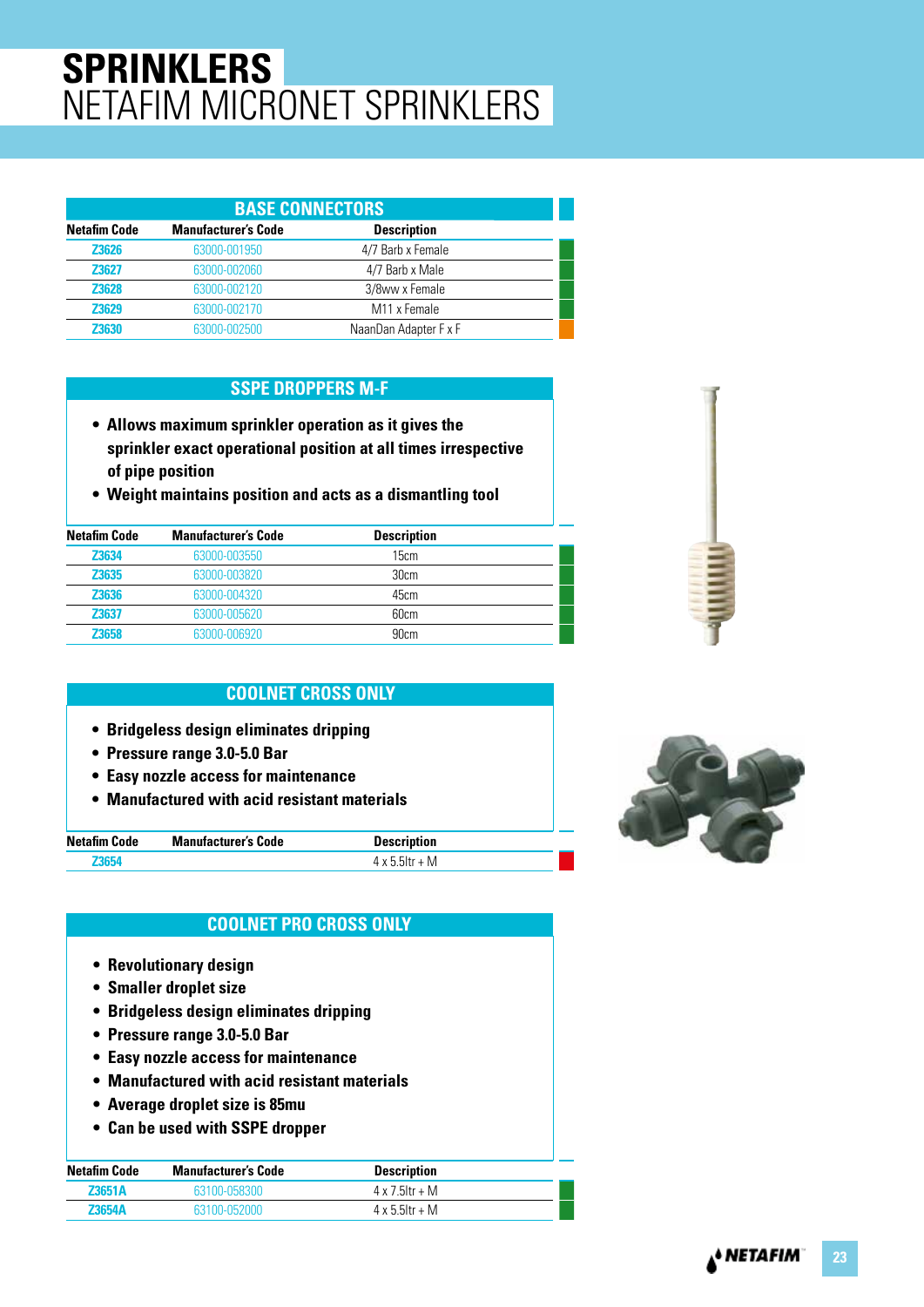# **SPRINKLERS** NETAFIM MICRONET SPRINKLERS

| <b>COOLNET ASSEMBLIES</b> |                            |                                 |  |
|---------------------------|----------------------------|---------------------------------|--|
| <b>Netafim Code</b>       | <b>Manufacturer's Code</b> | <b>Description</b>              |  |
| <b>Z3655</b>              |                            | 4 x 5.5ltr, Male Connector      |  |
| <b>Z3653</b>              |                            | 4 x 7.5 ltr, 4 Bar AD, 3/8 ww   |  |
| 73652                     |                            | 4 x 7.5 ltr. 4 Bar AD, 4/7 Barb |  |



| <b>COOLNET TEES</b> |                            |                        |  |
|---------------------|----------------------------|------------------------|--|
| Netafim Code        | <b>Manufacturer's Code</b> | <b>Description</b>     |  |
| 73656               | 63100-018800               | $2 \times 5$ 5 ltr + M |  |



| <b>SUPERNET STAKE</b> |                            |                    |  |
|-----------------------|----------------------------|--------------------|--|
| <b>Netafim Code</b>   | <b>Manufacturer's Code</b> | <b>Description</b> |  |
| <b>Z4999</b>          | 63520-010450               | Loose Stake        |  |

| <b>SUPERNET JET &amp; STAKE</b> |                            |                     |  |
|---------------------------------|----------------------------|---------------------|--|
| <b>Netafim Code</b>             | <b>Manufacturer's Code</b> | <b>Description</b>  |  |
| <b>Z3797</b>                    | 63520-005350               | 90 tr/h $360^\circ$ |  |
| Z3698                           | 63500-046890               | 50 tr/h $180^\circ$ |  |
| <b>Z3699</b>                    | 63500-044267               | 30ltr/hr 90°        |  |

#### **SUPERNET & SPIKE**

- **Unique regulation system maintains even water distribution**
- **Resistant to all known agro-chemicals**
- **30% wider water passage than any other similar sprinkler**

| Netafim Code | <b>Manufacturer's Code</b> | <b>Description</b> |  |
|--------------|----------------------------|--------------------|--|
| <b>Z4992</b> | 63500-022550               | 20ltr              |  |
| <b>Z4993</b> | 63500-036855               | 50ltr              |  |
| <b>Z4997</b> | 63500-029050               | 70ltr              |  |
| <b>Z4998</b> | 63500-030400               | 90ltr              |  |

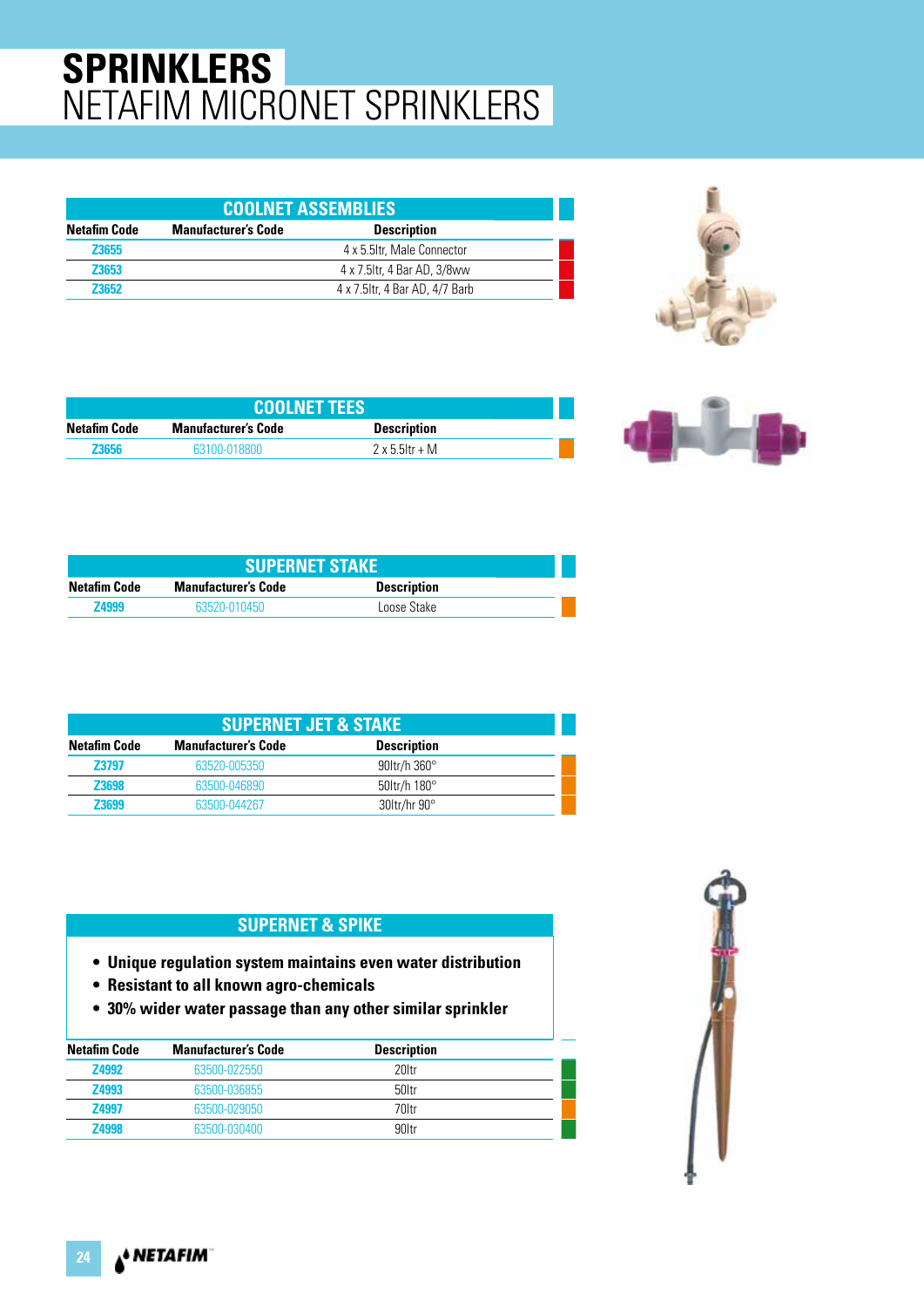## **SPRINKLERS** NETAFIM MICRONET SPARES

| <b>SUPERNET SPARE SPREADER</b> |                            |                    |  |
|--------------------------------|----------------------------|--------------------|--|
| <b>Netafim Code</b>            | <b>Manufacturer's Code</b> | <b>Description</b> |  |
| <b>Z3797</b>                   | 63520-005350               | $360^\circ$        |  |
| <b>Z3798</b>                   | 63520-005380               | $180^\circ$        |  |
| <b>Z3799</b>                   | 63520-005390               | $90^{\circ}$       |  |

|                     | <b>SPINNET SPARE NOZZLE</b> |                    |  |  |
|---------------------|-----------------------------|--------------------|--|--|
| <b>Netafim Code</b> | <b>Manufacturer's Code</b>  | <b>Description</b> |  |  |
| Z3718               | 64220-003900                | 50ltr/hr           |  |  |
| Z3709               | 64220-004000                | 70ltr/hr           |  |  |
| Z3712               | 64220-004100                | 90ltr/hr           |  |  |
| Z3713               | 64220-004200                | 120ltr/hr          |  |  |
| Z3714               |                             | 160ltr/hr          |  |  |
| <b>Z3715</b>        | 64220-004300                | 200ltr/hr          |  |  |

|                     | <b>SPINNET SPARE SWIVEL</b> |                    |  |  |
|---------------------|-----------------------------|--------------------|--|--|
| <b>Netafim Code</b> | <b>Manufacturer's Code</b>  | <b>Description</b> |  |  |
| <b>Z3707</b>        | 64200-001000                | Grev               |  |  |
| <b>Z3708</b>        | 64200-001020                | Green              |  |  |
| <b>Z3716</b>        | 64200-001030                | Blue               |  |  |

|                     | <b>SPINNET SPARE SD</b>    |                    |  |  |
|---------------------|----------------------------|--------------------|--|--|
| <b>Netafim Code</b> | <b>Manufacturer's Code</b> | <b>Description</b> |  |  |
| <b>Z3717</b>        | 63000-014250               | 90/50              |  |  |
| <b>Z3703</b>        | 63000-014300               | 120/70             |  |  |
| <b>Z3704</b>        | 63000-014350               | 160/90             |  |  |
| <b>Z3705</b>        | 63000-014400               | 200/120            |  |  |

| <b>SSPE DROPPER SPARES</b> |                            |                    |  |
|----------------------------|----------------------------|--------------------|--|
| Netafim Code               | <b>Manufacturer's Code</b> | <b>Description</b> |  |
| <b>Z3631</b>               | 63000-002910               | Spare Stabiliser   |  |
| 73706                      | 40000-004850               | SSPE 4 x 6.5mm     |  |

| <b>COOLNET SPARES</b> |                            |                    |  |
|-----------------------|----------------------------|--------------------|--|
| <b>Netafim Code</b>   | <b>Manufacturer's Code</b> | <b>Description</b> |  |
| Z3721                 | 63120-001500               | Tee Body           |  |
| <b>Z3722</b>          | 63120-001700               | Cross Body         |  |
| <b>Z3724</b>          |                            | Nozzle Plug        |  |
| <b>Z3726</b>          | 63120-001850               | Nozzle 5.5ltr      |  |
| 73725                 |                            | Nozzle 7 5ltr      |  |

| <b>SUPERNET SPARES</b> |                            |                    |  |
|------------------------|----------------------------|--------------------|--|
| Netafim Code           | <b>Manufacturer's Code</b> | <b>Description</b> |  |
| <b>Z4999</b>           | 63520-010450               | Loose Stake        |  |

| <b>SUPERNET SPARES</b> |                            |                    |  |
|------------------------|----------------------------|--------------------|--|
| Netafim Code           | <b>Manufacturer's Code</b> | <b>Description</b> |  |
| <b>Z3728</b>           | 63520-005950               | 6 <sub>mm</sub>    |  |
| 73729                  | 63520-005970               | 8 <sub>mm</sub>    |  |





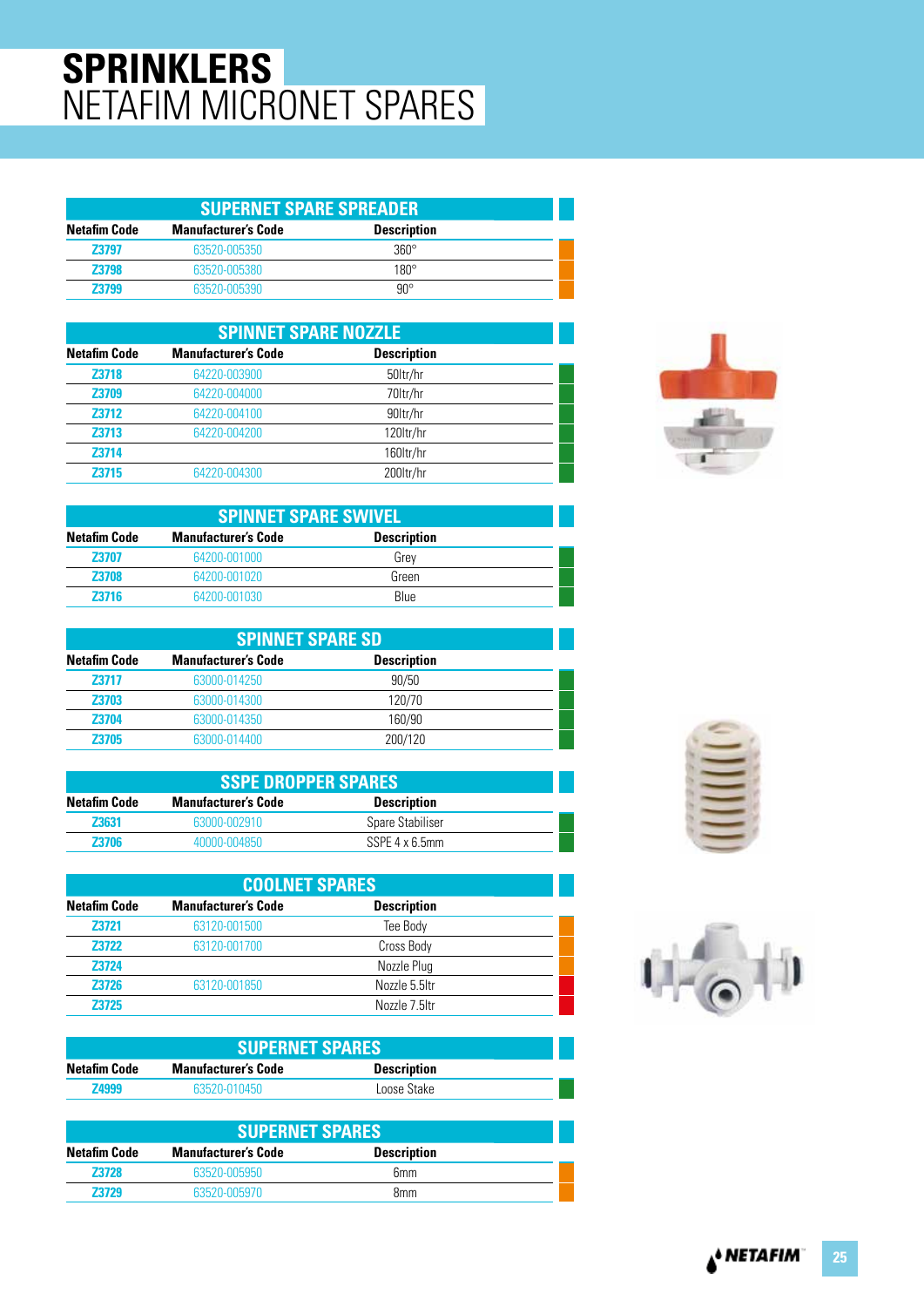## **SPRINKLERS** NAANDAN SPRINKLERS

| <b>BRIDGELESS LPD TAPERED LOCK</b> |                            |                    |  |
|------------------------------------|----------------------------|--------------------|--|
| <b>Netafim Code</b>                | <b>Manufacturer's Code</b> | <b>Description</b> |  |
| Z3100                              | 71800-282172               | 105ltr PE          |  |
| Z3101                              | 71800-282178               | 160ltr PE          |  |
| <b>Z3102</b>                       | 71800-282122               | 105 tr 3/8ww       |  |
| Z3103                              | 71800-282125               | 120ltr 3/8ww       |  |
| Z3104                              | 71800-282128               | 160 tr 3/8ww       |  |
| <b>Z3105</b>                       | 71800-282123               | 200ltr 3/8ww       |  |

|                     | <b>BRIDGELESS ONLY</b>     |                    |  |  |
|---------------------|----------------------------|--------------------|--|--|
| <b>Netafim Code</b> | <b>Manufacturer's Code</b> | <b>Description</b> |  |  |
| <b>Z3109A</b>       | 71800-105386               | 105ltr - Green     |  |  |
| <b>Z3109B</b>       | 71800-105384               | 160ltr - Black     |  |  |
| <b>Z3111A</b>       | 71800-105389               | 200ltr - Blue      |  |  |

| <b>BRIDGE GREEN SWIVEL ONLY</b> |                            |                    |  |
|---------------------------------|----------------------------|--------------------|--|
| <b>Netafim Code</b>             | <b>Manufacturer's Code</b> | <b>Description</b> |  |
| <b>Z3108</b>                    | 71810-105372               | 70ltr - Grey       |  |
| <b>Z3109</b>                    | 71810-105488               | 105ltr - Green     |  |
| <b>Z3110</b>                    | 71810-105489               | 160ltr - Yellow    |  |
| 73111                           | 71810-105404               | 200ltr - Blue      |  |

| <b>BRIDGE GREEN SWIVEL ANTI MIST</b>                                    |  |                          |  |  |
|-------------------------------------------------------------------------|--|--------------------------|--|--|
| <b>Description</b><br><b>Netafim Code</b><br><b>Manufacturer's Code</b> |  |                          |  |  |
| <b>Z3247</b>                                                            |  | Antimist - Orange/Orange |  |  |
| <b>Z3248</b>                                                            |  | Antimist - Yellow/Orange |  |  |
| 73250                                                                   |  | Antimist - Blue/Blue     |  |  |

| <b>BRIDGE SMALL BLACK SWIVEL</b> |                                                  |              |  |  |
|----------------------------------|--------------------------------------------------|--------------|--|--|
| Netafim Code                     | <b>Manufacturer's Code</b><br><b>Description</b> |              |  |  |
| <b>Z3294</b>                     |                                                  | 70ltr - Grev |  |  |

| <b>BRIDGE SMALL BLACK SWIVEL ANTI MIST</b> |                            |                          |  |
|--------------------------------------------|----------------------------|--------------------------|--|
| Netafim Code                               | <b>Manufacturer's Code</b> | <b>Description</b>       |  |
| <b>Z3245</b>                               | 71810-105563               | Antimist - Yellow/Yellow |  |
| 73244                                      | 71810-105569               | Antimist - Green/Green   |  |

| <b>BRIDGE SPREADER/STRIP</b>                                            |              |                                     |  |
|-------------------------------------------------------------------------|--------------|-------------------------------------|--|
| <b>Manufacturer's Code</b><br><b>Description</b><br><b>Netafim Code</b> |              |                                     |  |
| <b>Z3114</b>                                                            |              | 160ltr - Yellow Spreader 90°        |  |
| <b>Z3112</b>                                                            | 71810-210107 | 105 Itr - Green Strip Spreader 180° |  |
| 73113                                                                   |              | 105Itr - Green Spreader 180°        |  |











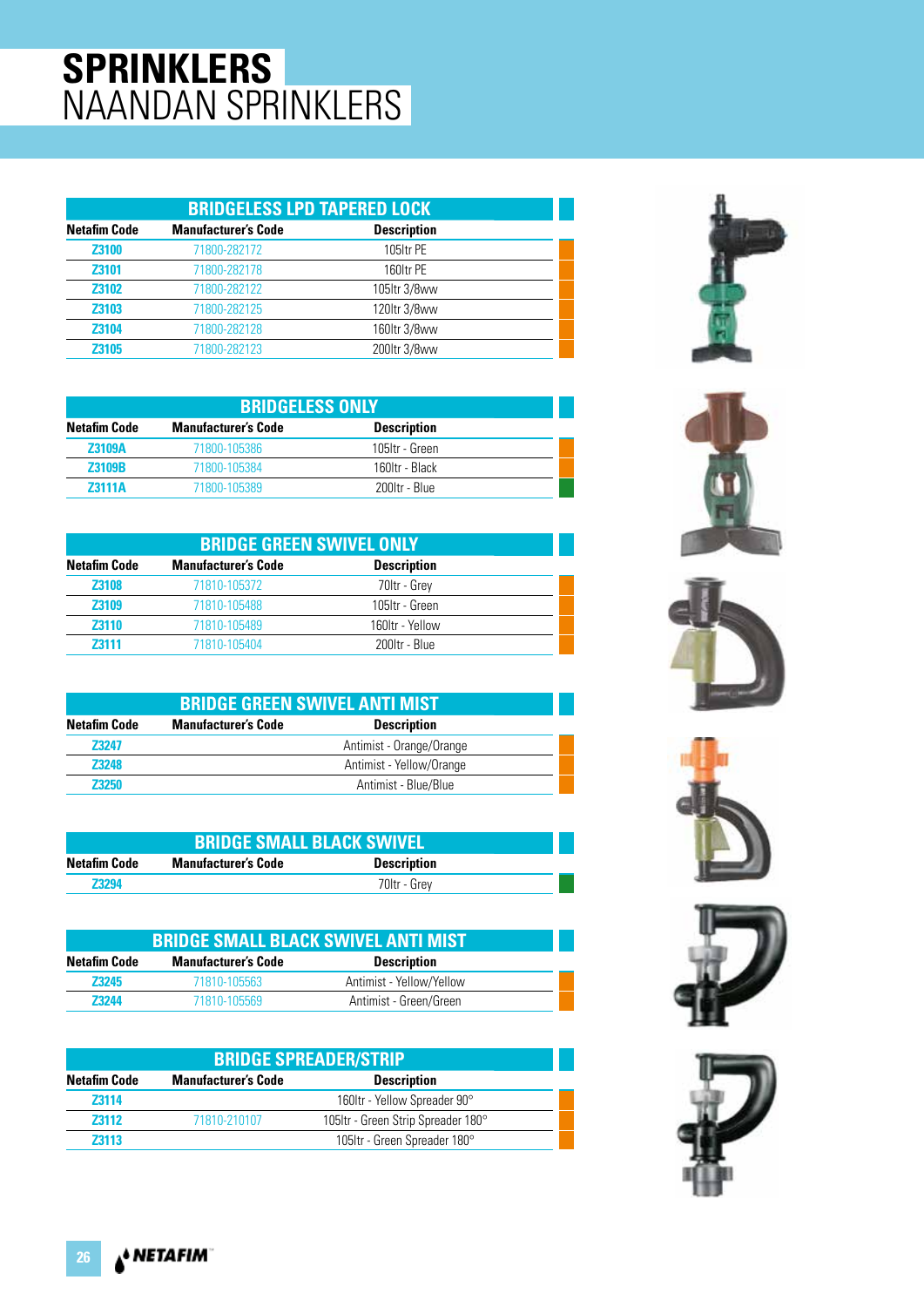## **SPRINKLERS** NAANDAN SPRINKLERS

| <b>BRIDGE BASES</b>        |                      |  |  |
|----------------------------|----------------------|--|--|
| <b>Manufacturer's Code</b> | <b>Description</b>   |  |  |
| 71850-105931               | M <sub>11</sub> Base |  |  |
| 71850-211009               | M11 Base+LPD         |  |  |
| 71850-105915               | 3/8 Base             |  |  |
| 71850-211000               | 3/8 Base+LPD         |  |  |
| 71850-105930               | PE Base              |  |  |
| 71850-211010               | PE Base+LPD          |  |  |
| 71850-105920               | Base 1/2"            |  |  |
|                            |                      |  |  |



| <b>DROPPERS</b>     |                            |                                |  |
|---------------------|----------------------------|--------------------------------|--|
| <b>Netafim Code</b> | <b>Manufacturer's Code</b> | <b>Description</b>             |  |
| Z3171               |                            | M <sub>11</sub> 30cm Fastnfast |  |
| Z3175               |                            | M <sub>11</sub> 60cm Fastnfast |  |
| Z3170               | 71850-106016               | 3/8ww 30cm Fastnfast           |  |
| <b>Z3174</b>        | 71850-106001               | 3/8ww 60cm Fastnfast           |  |
| D106017             | 71850-106017               | 4/7 30cm Fastnfast             |  |
| D106018             | 71850-106018               | 4/7 60cm Fastnfast             |  |
| D105994             | 71850-105994               | 3/8ww 30cm Butterfly           |  |
| D106009             | 71850-106009               | 3/8ww 60cm Butterfly           |  |

| <b>FOGGER X 4 LPD</b> |                            |                    |  |
|-----------------------|----------------------------|--------------------|--|
| Netafim Code          | <b>Manufacturer's Code</b> | <b>Description</b> |  |
| <b>Z3311</b>          | 71830-105990               | M11 4 x 7ltr       |  |
| <b>Z3310</b>          | 71830-105985               | $3/8$ ww 4 x 7ltr  |  |
| <b>Z3310A</b>         | 71830-105983               | $PF$ 4 x 7 $I$ tr  |  |

| <b>SUPER FOGGER</b>                                              |              |                    |  |
|------------------------------------------------------------------|--------------|--------------------|--|
| Netafim Code<br><b>Description</b><br><b>Manufacturer's Code</b> |              |                    |  |
| D <sub>210155</sub>                                              | 71830-210155 | $2 \times 6$ 5 ltr |  |

| <b>GREEN MIST</b>                                                |              |       |  |
|------------------------------------------------------------------|--------------|-------|--|
| Netafim Code<br><b>Manufacturer's Code</b><br><b>Description</b> |              |       |  |
| <b>Z3315</b>                                                     | 71830-210110 | 30ltr |  |

|                     | <b>FLIPPER</b>             |                    |  |
|---------------------|----------------------------|--------------------|--|
| <b>Netafim Code</b> | <b>Manufacturer's Code</b> | <b>Description</b> |  |
| 73173               | 71820-106026               | 34ltr              |  |

| <b>PULSATOR</b> |                            |                    |  |
|-----------------|----------------------------|--------------------|--|
| Netafim Code    | <b>Manufacturer's Code</b> | <b>Description</b> |  |
| D105854         | 02206-105854               | Mist 4ltr 15cm     |  |
| <b>Z3235</b>    | 02206-105800               | Rotor 4ltr 15cm    |  |











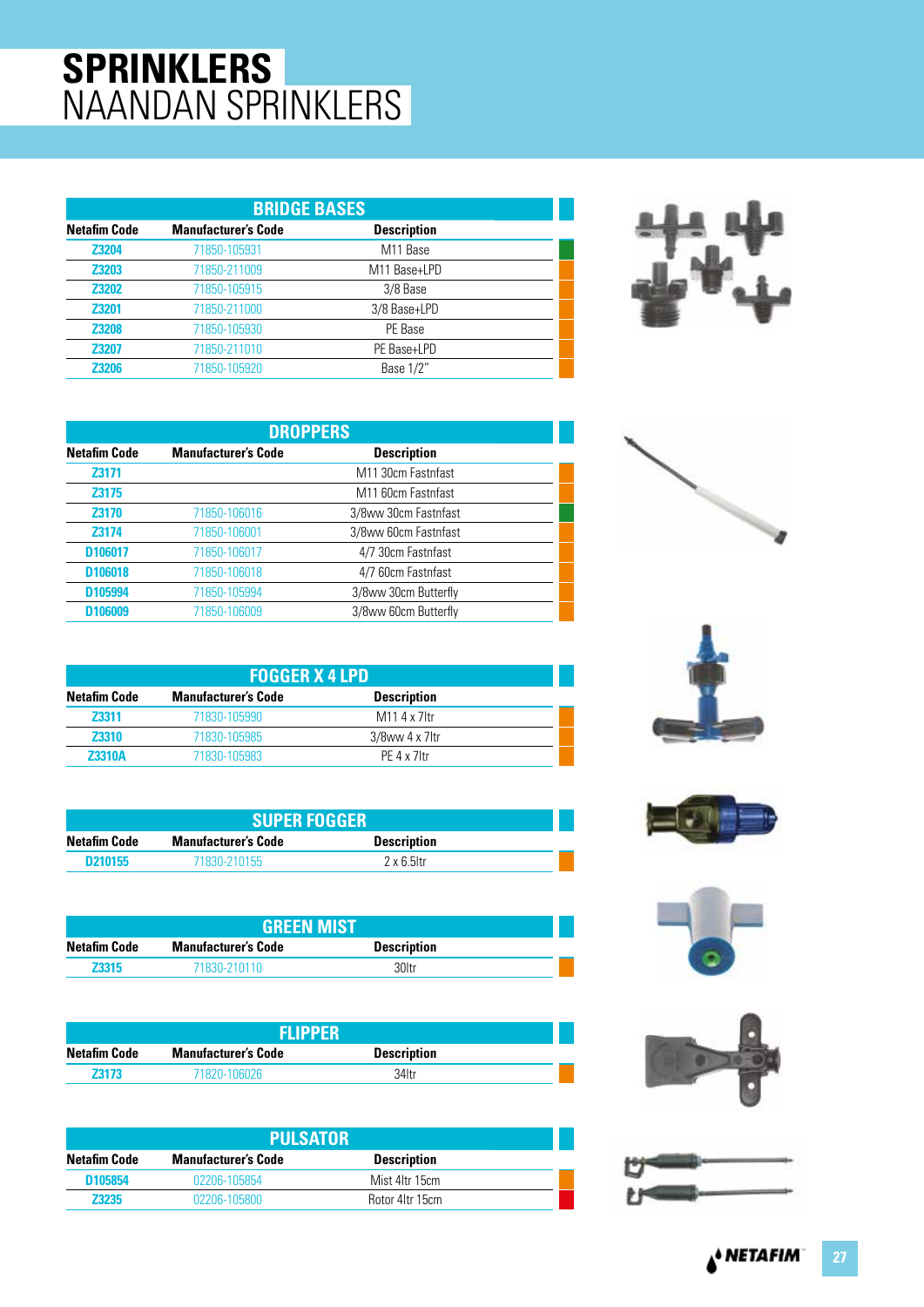## **SPRINKLERS** NAANDAN SPRINKLER SPARES

| <b>DROPPER SPARES</b> |                            |                                  |  |
|-----------------------|----------------------------|----------------------------------|--|
| <b>Netafim Code</b>   | <b>Manufacturer's Code</b> | <b>Description</b>               |  |
| Z3180                 | 71850-105954               | Stabiliser                       |  |
| Z3182                 |                            | Plug                             |  |
| Z3184                 | 71850-105932               | FastnFast                        |  |
| Z3188                 |                            | Barb 4/7 x 4/7                   |  |
| Z3190                 | 71850-105917               | Butterfly 3/8ww x 4/7            |  |
| <b>Z3217</b>          | 71850-105962               | <b>Butterfly Stand Lead Only</b> |  |
| Z3385                 | 71860-006600               | Adaptor for M11 Butterfly        |  |

| <b>STANDS</b> |                            |                          |  |
|---------------|----------------------------|--------------------------|--|
| Netafim Code  | <b>Manufacturer's Code</b> | <b>Description</b>       |  |
| <b>Z3346</b>  | 71850-105951               | Spike Only               |  |
| 73368         | 71820-105950               | Agri Connector Stand 4/7 |  |

| <b>SPARE NOZZLES</b> |                            |                    |  |
|----------------------|----------------------------|--------------------|--|
| <b>Netafim Code</b>  | <b>Manufacturer's Code</b> | <b>Description</b> |  |
| Z3219                | 71850-105921               | 35ltr - Violet     |  |
| <b>Z3220</b>         | 71850-105922               | 45ltr - Brown      |  |
| <b>Z3221</b>         | 71850-105923               | 70ltr - Grey       |  |
| <b>Z3222</b>         | 71850-105924               | 105ltr - Green     |  |
| <b>Z3223</b>         | 71850-105925               | 120ltr - Orange    |  |
| <b>Z3224</b>         | 71850-105926               | 160ltr - Yellow    |  |
| <b>Z3225</b>         | 71850-105927               | 200ltr - Blue      |  |
| <b>Z3226</b>         | 71850-105928               | 235ltr - Ivory     |  |
| Z3218                | 71850-105893               | 257ltr - Red       |  |
| Z3377                |                            | 300ltr - Black     |  |

|   |   | -   |
|---|---|-----|
| - |   | --- |
| - | - |     |



| <b>SPRINKLER SPARES</b> |                            |                    |  |
|-------------------------|----------------------------|--------------------|--|
| <b>Netafim Code</b>     | <b>Manufacturer's Code</b> | <b>Description</b> |  |
| <b>Z3243</b>            | 71850-105892               | Filter             |  |
| <b>Z3378</b>            | 71850-211005               | LPD 1.4 Bar        |  |
| <b>Z3379</b>            | 71850-105969               | LPD 4.0 Bar        |  |

| <b>SPARE ANTIMIST</b> |                            |                    |  |
|-----------------------|----------------------------|--------------------|--|
| <b>Netafim Code</b>   | <b>Manufacturer's Code</b> | <b>Description</b> |  |
| <b>Z3380</b>          | 71850-105911               | 40ltr - Green      |  |
| Z3382                 | 71850-105914               | 120ltr - Blue      |  |
| Z3383                 | 71850-105913               | 90ltr - Yellow     |  |
| <b>Z3384</b>          | 71850-105912               | 70ltr - Orange     |  |

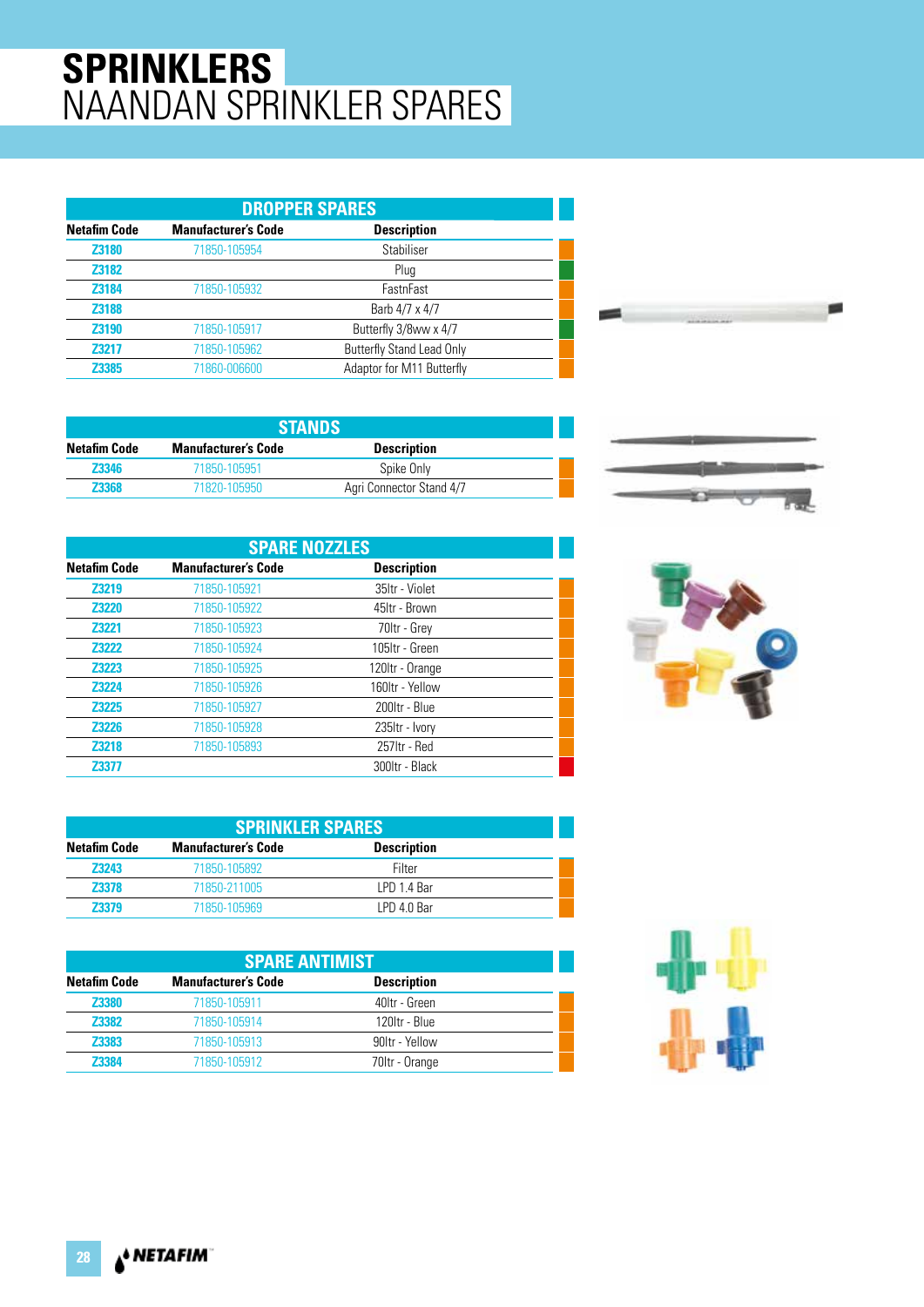## **SPRINKLERS** NAANDAN SPRINKLER SPARES

| <b>SPARE ROTORS</b> |                            |                    |  |
|---------------------|----------------------------|--------------------|--|
| <b>Netafim Code</b> | <b>Manufacturer's Code</b> | <b>Description</b> |  |
| <b>Z3227</b>        | 71850-105909               | Black              |  |
| <b>Z3228</b>        |                            | Green              |  |
| Z3370               |                            | One Sided          |  |
| <b>Z3371</b>        | 71850-105908               | Big Orange         |  |



| <b>SPARE SPREADERS</b> |                            |                    |  |
|------------------------|----------------------------|--------------------|--|
| <b>Netafim Code</b>    | <b>Manufacturer's Code</b> | <b>Description</b> |  |
| <b>Z3230</b>           | 71850-105906               | $90^{\circ}$       |  |
| <b>Z3232</b>           | 71850-105904               | $180^\circ$        |  |
| Z3234                  | 71850-105905               | Strip              |  |
| Z3372                  |                            | 12 Jets            |  |
| Z3373                  | 71850-105901               | Misting Jet        |  |
| Z3374                  | 71850-105903               | Close Range        |  |
| Z3375                  | 71850-105902               | Flat               |  |









| NGIANNI VUUG | wanulactura s vouc | Description |  |
|--------------|--------------------|-------------|--|
| Z3230        | 71850-105906       | $90^\circ$  |  |
| Z3232        | 71850-105904       | $180^\circ$ |  |
| Z3234        | 71850-105905       | Strip       |  |
| Z3372        |                    | 12 Jets     |  |
| Z3373        | 71850-105901       | Misting Jet |  |
| Z3374        | 71850-105903       | Close Range |  |
| Z3375        | 71850-105902       | Flat        |  |
|              |                    |             |  |
|              |                    |             |  |

| <b>SPRINKLER SPARES</b> |                            |                    |  |
|-------------------------|----------------------------|--------------------|--|
| <b>Netafim Code</b>     | <b>Manufacturer's Code</b> | <b>Description</b> |  |
| <b>Z3239</b>            | 71850-105958               | <b>Bridge</b>      |  |

| <b>THREADED FITTING</b> |                            |                    |  |
|-------------------------|----------------------------|--------------------|--|
| Netafim Code            | <b>Manufacturer's Code</b> | <b>Description</b> |  |
| 73242                   |                            | Nipple 1/2"        |  |

| TOOL         |                            |                         |  |
|--------------|----------------------------|-------------------------|--|
| Netafim Code | <b>Manufacturer's Code</b> | <b>Description</b>      |  |
| <b>Z3322</b> |                            | 4/7 Sprinkler Assembly  |  |
| <b>Z3323</b> | 45000-001305               | 4/7 Punch with Inserter |  |
| <b>Z3159</b> | 71850-105890               | 4/7 Punch               |  |
| 73176        |                            | Jet Wrench & Turbo      |  |

| <b>FOGGER SPARES</b> |                            |                                   |
|----------------------|----------------------------|-----------------------------------|
| <b>Netafim Code</b>  | <b>Manufacturer's Code</b> | <b>Description</b>                |
| D105984              | 71850-105984               | HD Rubber                         |
| D <sub>106030</sub>  | 71850-106030               | LPD 4 Bar 3/8                     |
| Z3312C               |                            | 7ltr - Blue Nozzle c/w Housing    |
| <b>Z3312B</b>        | 71830-105964               | 14ltr - Orange Nozzle c/w Housing |
| <b>Z3312A</b>        | 71850-105959               | 7ltr - Blue Nozzle                |
| <b>Z3313</b>         | 71830-105977               | Cap                               |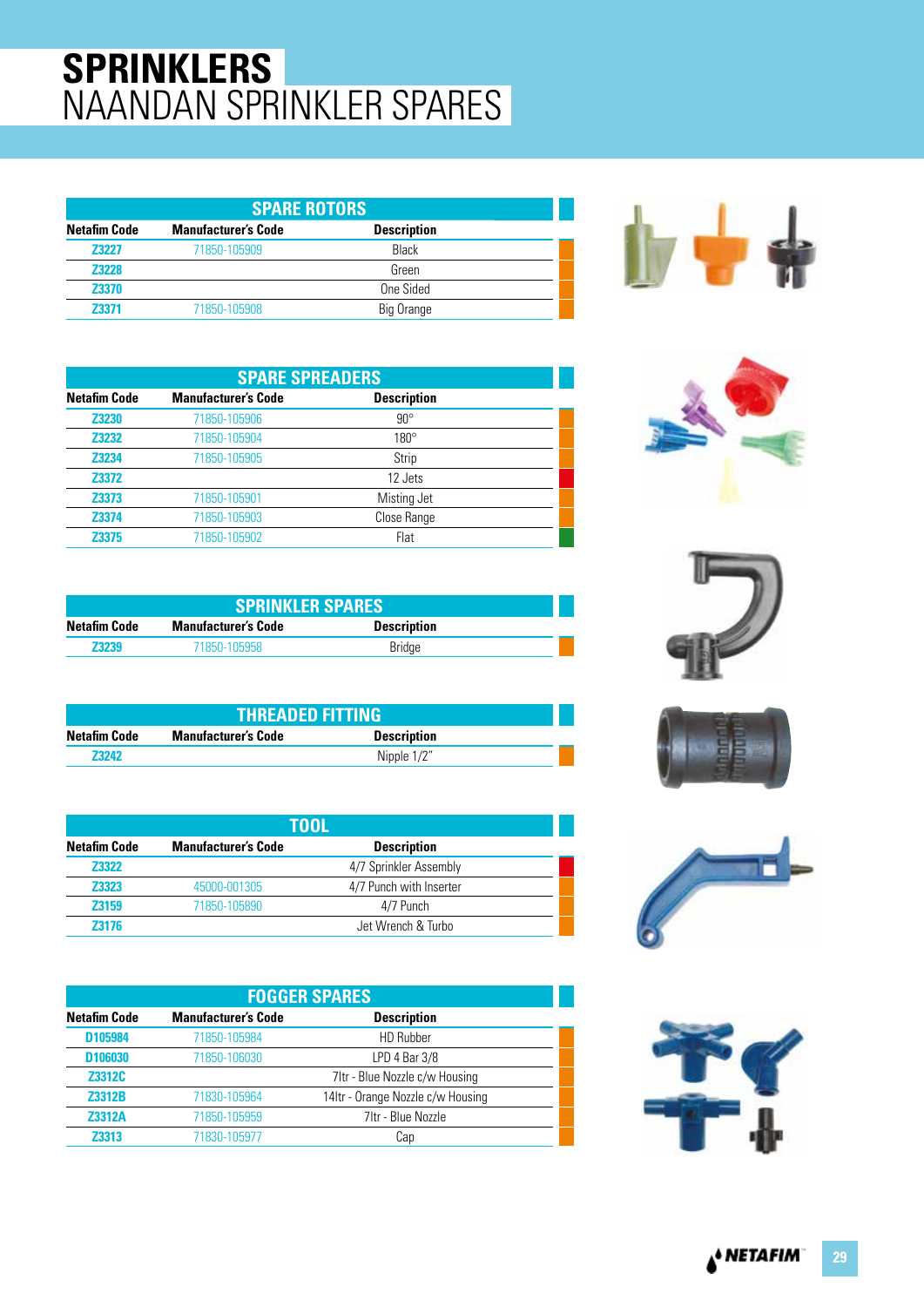# **SPRINKLERS** NAANDAN OUTDOOR SPRINKLERS

| MAMKAD              |                            |                    |  |
|---------------------|----------------------------|--------------------|--|
| <b>Netafim Code</b> | <b>Manufacturer's Code</b> | <b>Description</b> |  |
| <b>Z3360</b>        |                            | 268 Itr Black      |  |

| <b>MAMKAD REGULATED</b> |                            |                    |  |
|-------------------------|----------------------------|--------------------|--|
| <b>Netafim Code</b>     | <b>Manufacturer's Code</b> | <b>Description</b> |  |
| 73359                   |                            | 135 tr - Blue      |  |

| <b>SUPER 10</b>     |                            |                    |  |
|---------------------|----------------------------|--------------------|--|
| <b>Netafim Code</b> | <b>Manufacturer's Code</b> | <b>Description</b> |  |
| <b>Z3320</b>        |                            | 335ltr - Blue      |  |
| <b>Z3325</b>        |                            | 335ltr - Ivorv     |  |
| 73326               |                            | 900ltr - Black     |  |

| <b>SUPER MAMKAD REGULATED</b>                                    |                  |                |  |  |
|------------------------------------------------------------------|------------------|----------------|--|--|
| Netafim Code<br><b>Description</b><br><b>Manufacturer's Code</b> |                  |                |  |  |
| <b>Z3357</b>                                                     |                  | 335ltr - Ivorv |  |  |
| 73358                                                            | 445 Itr - Yellow |                |  |  |

| <b>SUPER 10 REGULATED</b> |                            |                    |  |
|---------------------------|----------------------------|--------------------|--|
| Netafim Code              | <b>Manufacturer's Code</b> | <b>Description</b> |  |
| <b>Z3356</b>              |                            | 450 Itr - Yellow   |  |







# **SPRINKLERS** NAANDAN OUTDOOR ACCESSORIES

| <b>ROAD PROTECTOR</b> |                            |                    |  |
|-----------------------|----------------------------|--------------------|--|
| Netafim Code          | <b>Manufacturer's Code</b> | <b>Description</b> |  |
| <b>Z3324</b>          | 71820-105423               | Mamkad 180°        |  |

| <b>FIELD STAND</b>  |                            |                                          |  |
|---------------------|----------------------------|------------------------------------------|--|
| <b>Netafim Code</b> | <b>Manufacturer's Code</b> | <b>Description</b>                       |  |
| Z3352               | 64520-002300               | Field Stand 12/8 c/w 8mm Rod             |  |
| <b>Z3369</b>        |                            | Field Stand c/w 6mm<br>$Rod + Barb 7/10$ |  |
| <b>Z3350</b>        |                            | Agri Connector Stand including           |  |
|                     |                            | Spike 7/10                               |  |
| <b>Z8031D</b>       |                            | 8mm x 1m Fiberglass Stand                |  |

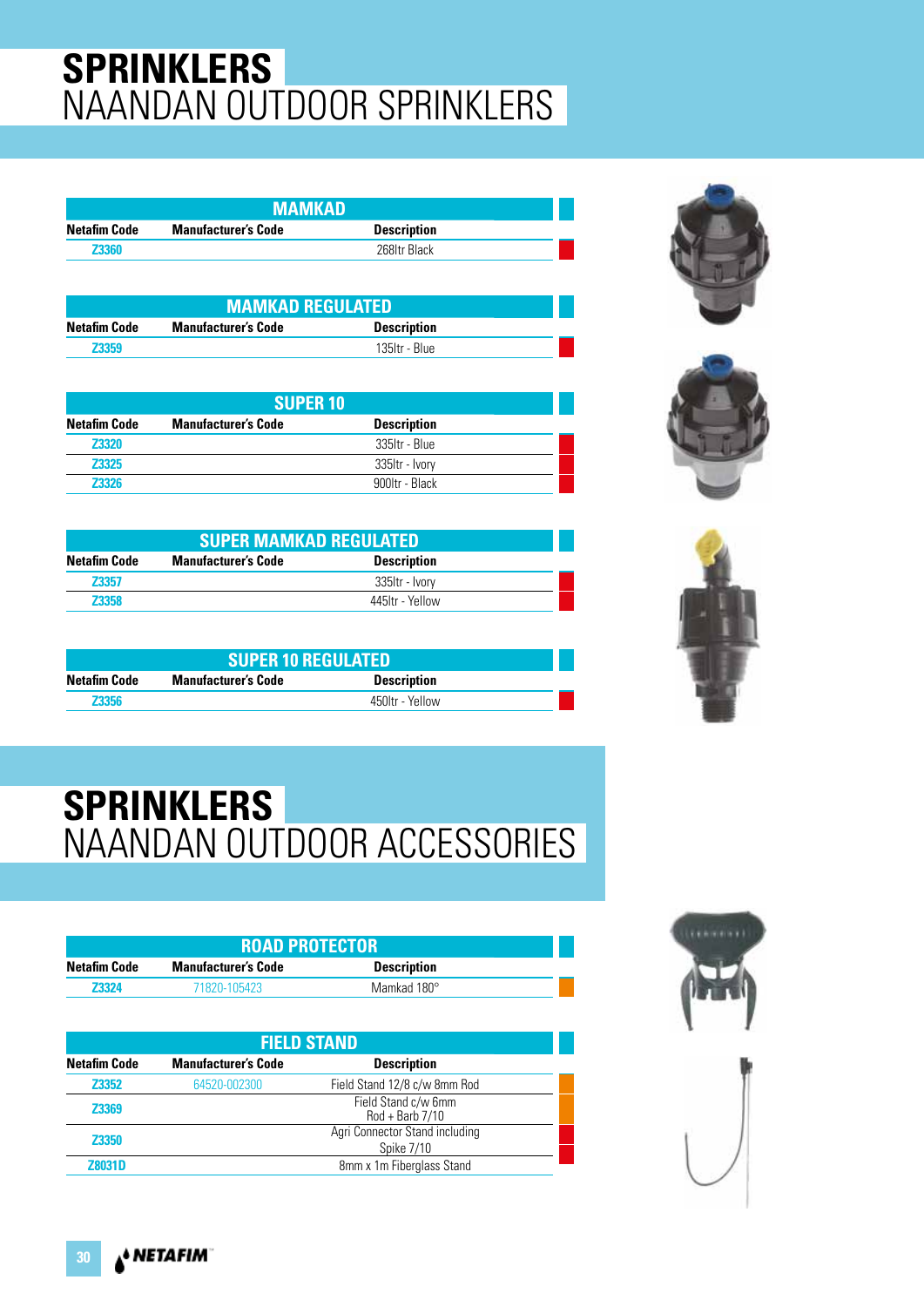# **SPRINKLERS** NAANDAN OUTDOOR SPRINKLERS

| <b>FIELD STAND SPARES</b> |                            |                          |  |
|---------------------------|----------------------------|--------------------------|--|
| <b>Netafim Code</b>       | <b>Manufacturer's Code</b> | <b>Description</b>       |  |
| Z3342                     |                            | Lateral Adaptor 7/10     |  |
| Z3331                     | 71850-105960               | Lateral Adaptor 12/8     |  |
| Z3386                     |                            | Spare Starts 4/7         |  |
| Z3344                     |                            | Spare Starts 7/10        |  |
| Z3332                     |                            | Spare Starts 12/8        |  |
| Z3333                     | 65080-002885               | Plug for Lateral Adaptor |  |
| <b>Z3363</b>              |                            | 8mm Adaptor for 6mm Rod  |  |

| <b>SPARE FLOW REGULATORS</b> |                            |                                 |  |
|------------------------------|----------------------------|---------------------------------|--|
| <b>Netafim Code</b>          | <b>Manufacturer's Code</b> | <b>Description</b>              |  |
| <b>Z3381A</b>                |                            | Flow Regulators 335 ftr - Ivory |  |
| <b>Z3381</b>                 |                            | Flow Regulators 445ltr - Yellow |  |

| <b>ACCESSORIES</b> |                            |                    |  |
|--------------------|----------------------------|--------------------|--|
| Netafim Code       | <b>Manufacturer's Code</b> | <b>Description</b> |  |
| <b>Z3387</b>       |                            | Parallel Adaptor   |  |

| <b>RIDGE CLAMP</b>                                               |              |                         |  |
|------------------------------------------------------------------|--------------|-------------------------|--|
| Netafim Code<br><b>Manufacturer's Code</b><br><b>Description</b> |              |                         |  |
| <b>Z3195</b>                                                     | 71820-910110 | Ridge Clamp c/w 6mm Rod |  |

| TOOLS        |                            |                    |  |  |
|--------------|----------------------------|--------------------|--|--|
| Netafim Code | <b>Manufacturer's Code</b> | <b>Description</b> |  |  |
| <b>Z3318</b> | 45000-001400               | 12/8 Punch         |  |  |
| <b>Z3319</b> |                            | 12/8 Inserter      |  |  |





## **SPRINKLERS** MICRO SPRINKLERS

| <b>DANJET</b>                                                    |  |                                 |  |  |
|------------------------------------------------------------------|--|---------------------------------|--|--|
| Netafim Code<br><b>Manufacturer's Code</b><br><b>Description</b> |  |                                 |  |  |
| <b>Z3158</b>                                                     |  | 19 Itr Strip Spreader c/w Spike |  |  |
| 73157                                                            |  | 28Itr Strip Spreader c/w Spike  |  |  |

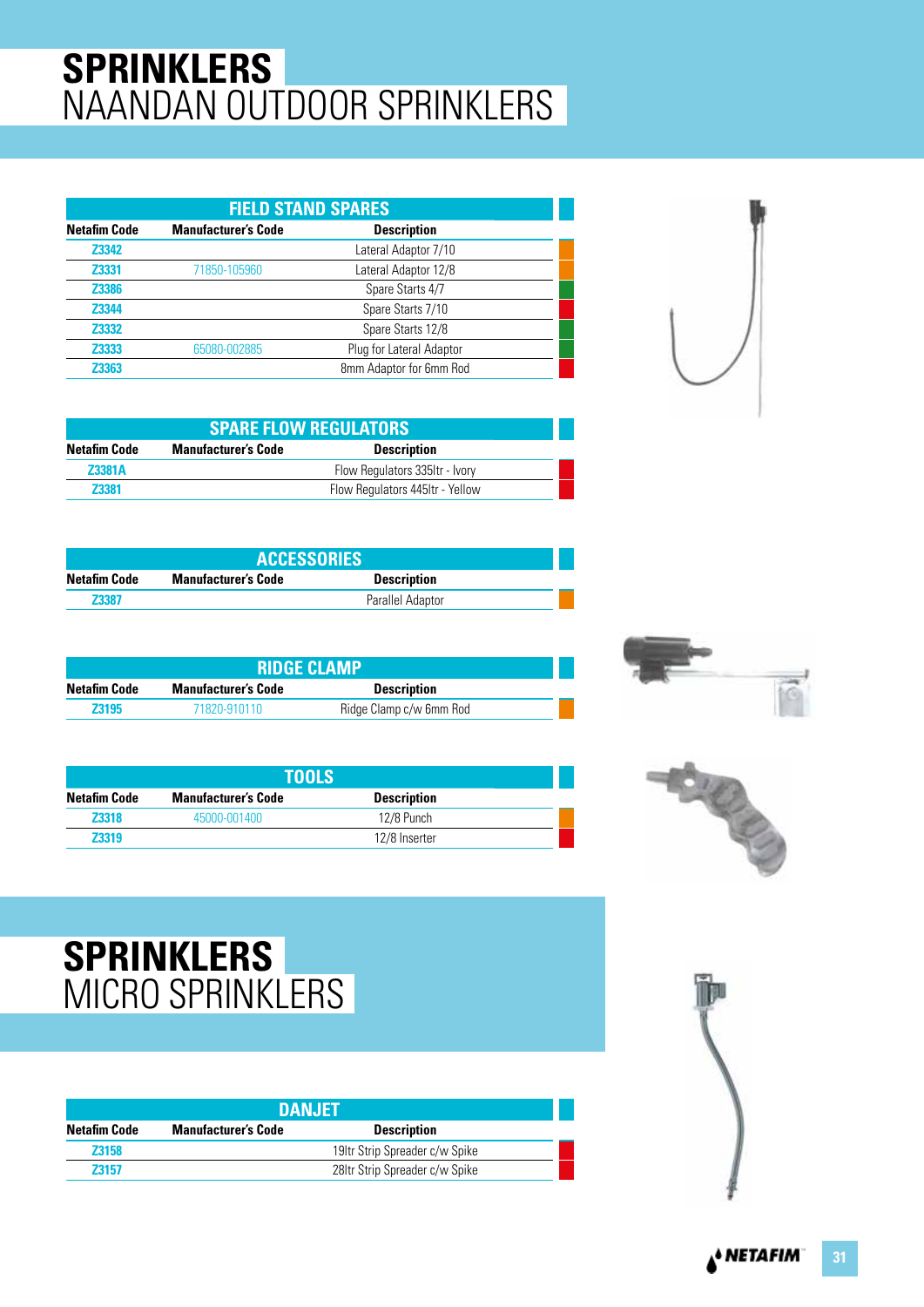## **SPRINKLERS** MICRO SPRINKLERS

|                     | <b>DANJET &amp; FIRESTAND</b> |                    |  |  |
|---------------------|-------------------------------|--------------------|--|--|
| <b>Netafim Code</b> | <b>Manufacturer's Code</b>    | <b>Description</b> |  |  |
| <b>Z3286</b>        |                               | 19 tr 90°          |  |  |
| Z3285               |                               | 38 tr $90^\circ$   |  |  |
| Z3284               |                               | 57 Itr 90°         |  |  |
| Z3283               |                               | 19 tr 180°         |  |  |
| <b>Z3282</b>        |                               | 38 tr 180°         |  |  |
| Z3281               |                               | 57 Itr 180°        |  |  |
| Z3289               |                               | 19 tr 300°         |  |  |
| Z3288               |                               | 38 Itr 300°        |  |  |
| Z3287               |                               | 57 Itr 300°        |  |  |
| <b>Z3277</b>        |                               | 19 tr 360°         |  |  |
| <b>Z3276</b>        |                               | 38 tr 360°         |  |  |
| Z3275               |                               | 57 Itr 360°        |  |  |

| <b>DANJET FLAT &amp; FIRESTAND</b> |                            |                    |  |
|------------------------------------|----------------------------|--------------------|--|
| <b>Netafim Code</b>                | <b>Manufacturer's Code</b> | <b>Description</b> |  |
| <b>Z3292</b>                       |                            | 19 <sub>ltr</sub>  |  |
| <b>Z3291</b>                       |                            | 38ltr              |  |
| <b>Z3290</b>                       |                            | 57ltr              |  |

| <b>DANJET RECTANGULAR &amp; FIRESTAND</b> |                            |                    |  |
|-------------------------------------------|----------------------------|--------------------|--|
| <b>Netafim Code</b>                       | <b>Manufacturer's Code</b> | <b>Description</b> |  |
| <b>Z3280</b>                              |                            | 19 <sub>ltr</sub>  |  |
| <b>Z3279</b>                              |                            | 38ltr              |  |
| <b>Z3278</b>                              |                            | 57 <sub>ltr</sub>  |  |

| <b>TURBOJET</b>                                                  |                                |                                |  |  |
|------------------------------------------------------------------|--------------------------------|--------------------------------|--|--|
| Netafim Code<br><b>Description</b><br><b>Manufacturer's Code</b> |                                |                                |  |  |
| <b>Z3156</b>                                                     |                                | 191tr Strip Spreader c/w Spike |  |  |
| <b>Z3155</b>                                                     | 28Itr Strip Spreader c/w Spike |                                |  |  |

### **SPRINKLERS** DUTCH SPRINKLERS

| <b>PIN JETS M11</b> |                            |                         |  |
|---------------------|----------------------------|-------------------------|--|
| Netafim Code        | <b>Manufacturer's Code</b> | <b>Description</b>      |  |
| D <sub>105355</sub> | 02207-105355               | $180^\circ$ Black $3/8$ |  |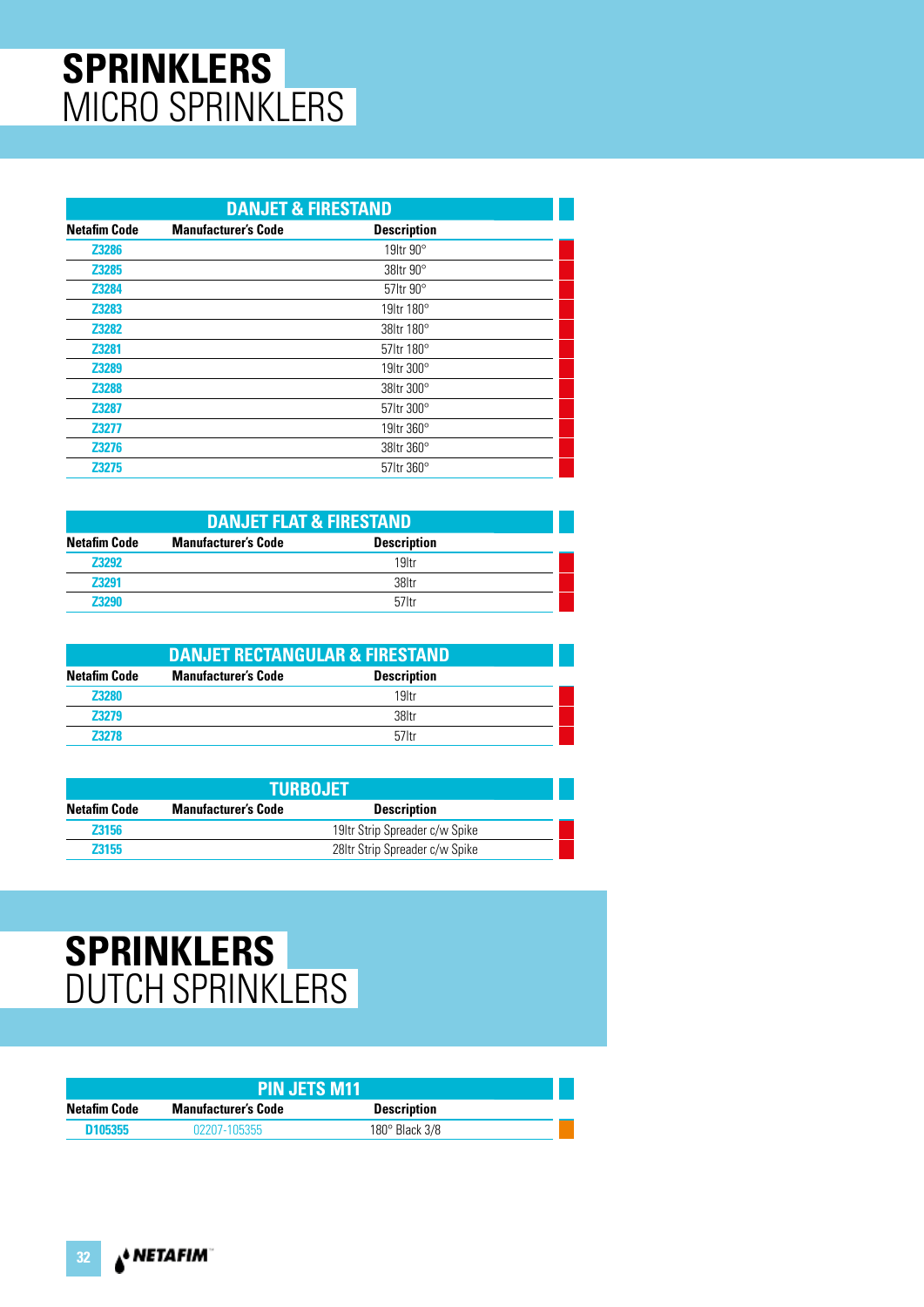## **SPRINKLERS** DUTCH SPRINKLERS

| <b>PIN JETS M11</b> |                            |                    |  |
|---------------------|----------------------------|--------------------|--|
| <b>Netafim Code</b> | <b>Manufacturer's Code</b> | <b>Description</b> |  |
| <b>Z5300A</b>       |                            | Brown 3.21         |  |
| <b>Z5305A</b>       | 02207-105311               | Green 3 6L         |  |
| <b>Z5310A</b>       | 02207-105314               | Grey 3.9I          |  |
| <b>Z5315A</b>       | 02207-105315               | Blue 4.2           |  |
| <b>Z5320A</b>       | 02207-105318               | Red 4.61           |  |
| <b>Z5325A</b>       | 02207-105302               | Orange 4.9         |  |
| <b>Z5330A</b>       | 02207-105305               | Black 5.3L         |  |
| <b>Z5335A</b>       | 02207-105319               | Violet 5.8I        |  |



| <b>PIN JETS 3/8ww</b> |                            |                    |  |
|-----------------------|----------------------------|--------------------|--|
| <b>Netafim Code</b>   | <b>Manufacturer's Code</b> | <b>Description</b> |  |
| <b>Z5340A</b>         |                            | Brown 3.21         |  |
| <b>Z5345A</b>         | 02207-105306               | Green 3.61         |  |
| <b>Z5350A</b>         | 02207-105317               | Grey 3.91          |  |
| Z5355A                | 02207-105303               | Blue 4.2           |  |
| <b>Z5360A</b>         | 02207-105316               | Red 4.6I           |  |
| <b>Z5365A</b>         | 02207-105301               | Orange 4.9         |  |
| <b>Z5370A</b>         | 02207-105300               | Black 5.3I         |  |
| <b>Z5375A</b>         | 02207-105304               | Violet 5.8I        |  |

| <b>BLIND SPRINKLER</b> |                            |                    |  |
|------------------------|----------------------------|--------------------|--|
| Netafim Code           | <b>Manufacturer's Code</b> | <b>Description</b> |  |
| <b>Z5380</b>           | 02207-105000               | $3/8$ ww           |  |
| <b>Z5385</b>           | 02207-105005               | M11                |  |

| <b>NON RETURN VALVES</b> |                            |                                   |  |
|--------------------------|----------------------------|-----------------------------------|--|
| <b>Netafim Code</b>      | <b>Manufacturer's Code</b> | <b>Description</b>                |  |
| D <sub>105346</sub>      | 02207-105346               | $3/8 \times 3/8$                  |  |
| D <sub>105348</sub>      | 02207-105348               | M <sub>11</sub> x M <sub>11</sub> |  |

| <b>SPARE PINS</b>   |                            |                    |  |
|---------------------|----------------------------|--------------------|--|
| <b>Netafim Code</b> | <b>Manufacturer's Code</b> | <b>Description</b> |  |
| <b>Z5299</b>        |                            | For Pin Jet 180°   |  |
| <b>Z5376</b>        |                            | For Pin Jets       |  |

| <b>RUBBER ASSEMBLY RING</b> |                            |                    |  |
|-----------------------------|----------------------------|--------------------|--|
| Netafim Code                | <b>Manufacturer's Code</b> | <b>Description</b> |  |
| <b>Z5390</b>                | 02209-105011               | $3/8$ ww           |  |





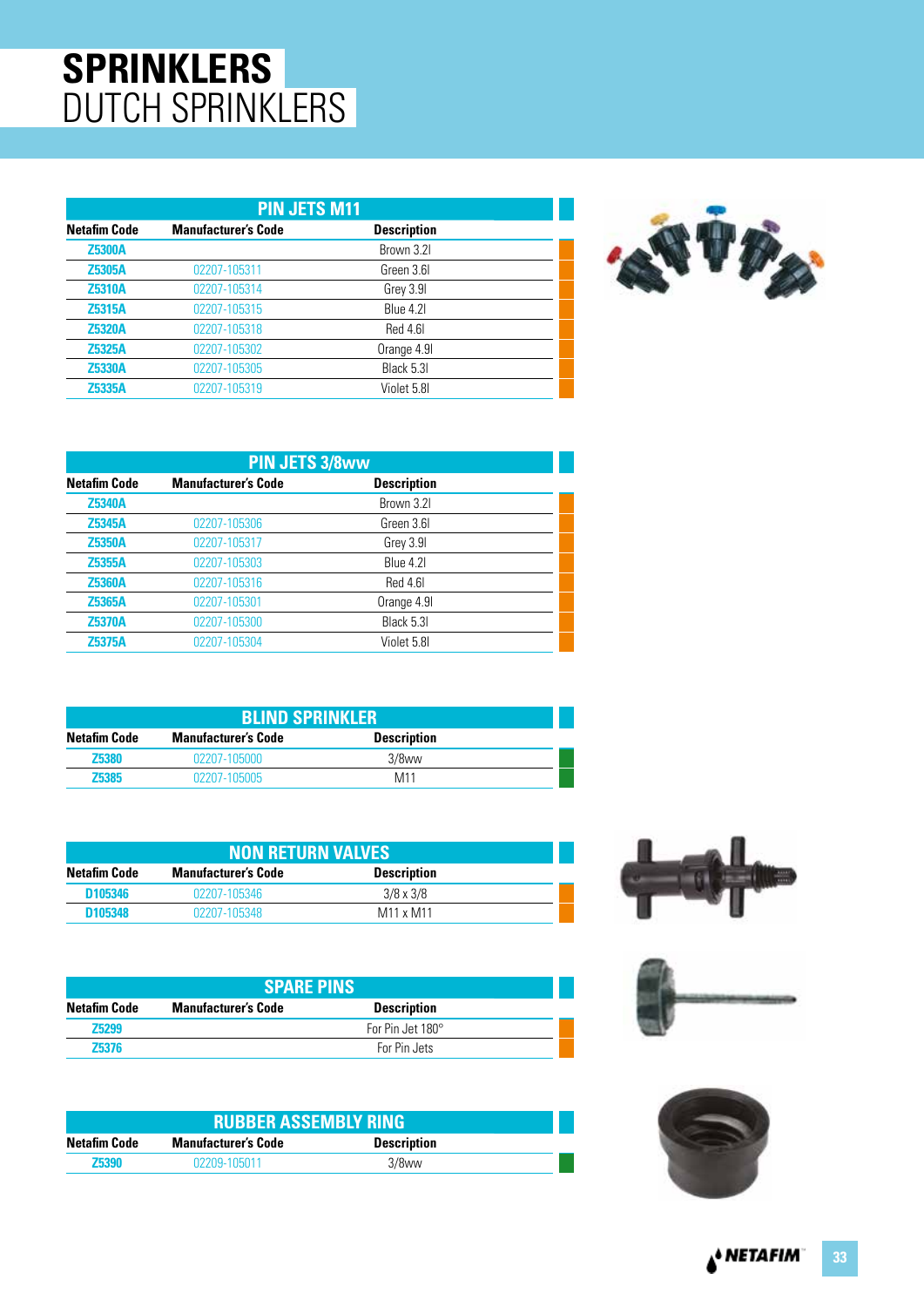## **SPRINKLERS** NELSON RAIN GUNS

- **Recognised world leader in rain gun manufacture**
- **Precision engineered for reliability and long life**
- **Each gun is tested and inspected**
- **SR Slow Reverse greatly reduces vibration**

| <b>NELSON BIG GUNS</b> |                            |                             |  |
|------------------------|----------------------------|-----------------------------|--|
| <b>Netafim Code</b>    | <b>Manufacturer's Code</b> | <b>Description</b>          |  |
| Z8501                  |                            | SR75 24°                    |  |
| <b>Z8501A</b>          |                            | SR75 24° 2°F                |  |
| <b>Z8502</b>           |                            | SR100 21°                   |  |
| <b>Z8503</b>           |                            | SR100 24°                   |  |
| <b>Z8503M</b>          |                            | SR100 24° Metric            |  |
| <b>Z8504</b>           |                            | SR150 21°                   |  |
| <b>Z8505</b>           |                            | SR150 Gun 24° Nelson Flange |  |
| <b>Z8506</b>           |                            | SRA150 Vari-Angle           |  |

| <b>NELSON SR75 TAPER RING C/W CAP</b> |                            |                    |  |
|---------------------------------------|----------------------------|--------------------|--|
| <b>Netafim Code</b>                   | <b>Manufacturer's Code</b> | <b>Description</b> |  |
| <b>Z8520</b>                          |                            | 10.2 <sub>mm</sub> |  |
| <b>Z8520A</b>                         |                            | 11.4mm             |  |
| <b>Z8520B</b>                         |                            | $12.7$ mm          |  |
| <b>Z8520C</b>                         |                            | 14.0mm             |  |
| <b>Z8520D</b>                         |                            | 15.2mm             |  |
| <b>Z8520E</b>                         |                            | 16.5mm             |  |
| <b>Z8520F</b>                         |                            | 17.8mm             |  |
| <b>Z8520G</b>                         |                            | 19.1mm             |  |
| <b>Z8520H</b>                         |                            | 20.3 <sub>mm</sub> |  |









A<sup>&</sup> NETAFIM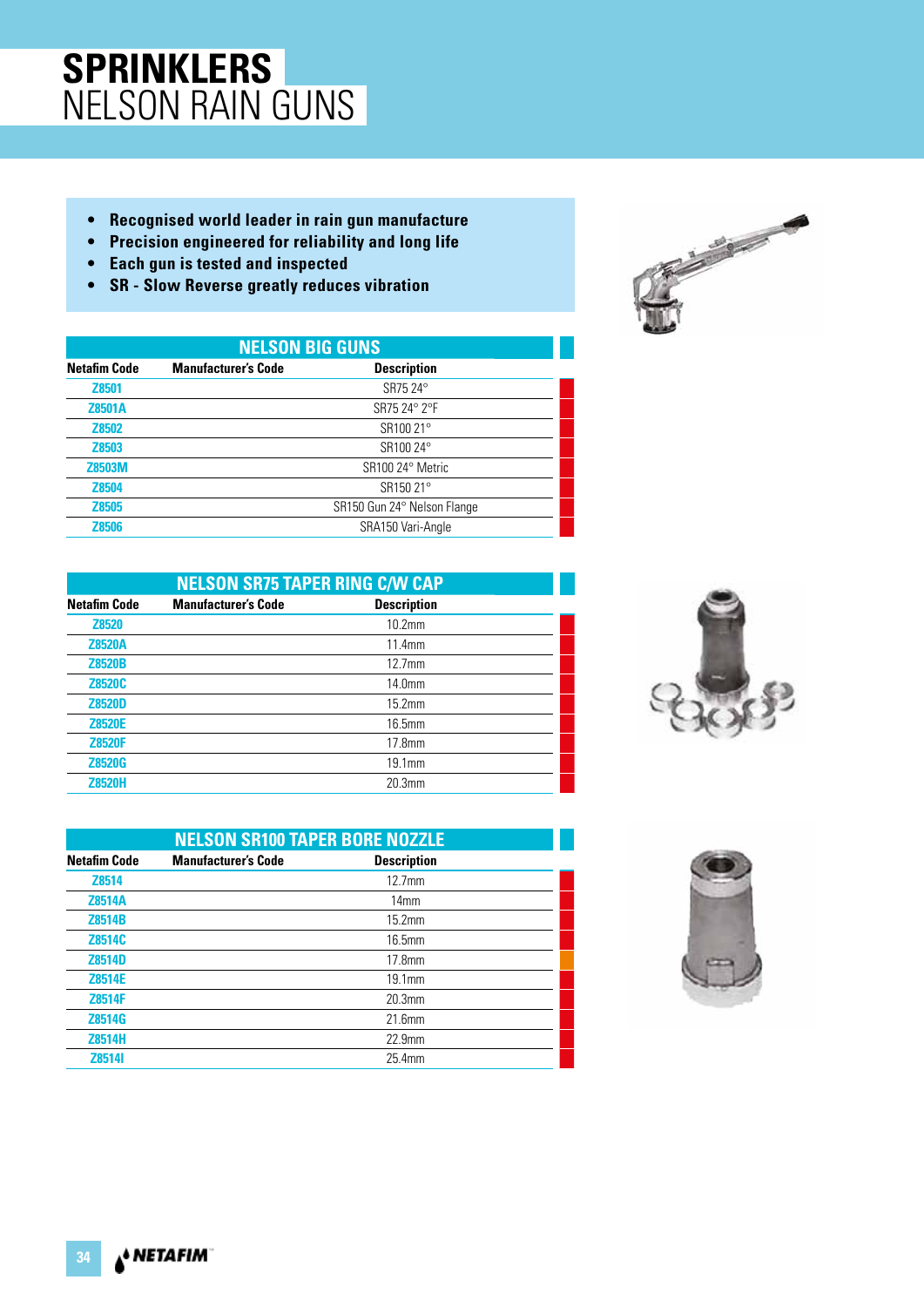## **SPRINKLERS** NELSON RAIN GUNS

| <b>NELSON SR150 TAPER BORE NOZZLE</b> |                            |                    |  |
|---------------------------------------|----------------------------|--------------------|--|
| <b>Netafim Code</b>                   | <b>Manufacturer's Code</b> | <b>Description</b> |  |
| <b>Z8507</b>                          |                            | 17.8 <sub>mm</sub> |  |
| <b>Z8507A</b>                         |                            | 20.3 <sub>mm</sub> |  |
| <b>Z8507B</b>                         |                            | 22.9mm             |  |
| Z8507C                                |                            | 25.4mm             |  |
| <b>Z8507D</b>                         |                            | $27.9$ mm          |  |
| <b>Z8507E</b>                         |                            | 30.5mm             |  |
| <b>Z8507F</b>                         |                            | 33mm               |  |

## **SPRINKLERS** NELSON ROTATORS

- **Rotator design is patented technology**
- **Only one moving part**
- **Rotation control is regulated by a viscous silicon drive mechanism**
- **Very uniform distribution patterns**
- **Minimal vibration**
- **Maintenance free**

| <b>R10 ROTATOR</b> |                            |                    |  |
|--------------------|----------------------------|--------------------|--|
| Netafim Code       | <b>Manufacturer's Code</b> | <b>Description</b> |  |
| 78595              |                            | R10 P6 #70 ACME    |  |

| <b>R10T ROTATOR</b> |                            |                      |  |
|---------------------|----------------------------|----------------------|--|
| <b>Netafim Code</b> | <b>Manufacturer's Code</b> | <b>Description</b>   |  |
| <b>Z8021</b>        |                            | P615 0.75FC x ACME F |  |
| <b>Z8021A</b>       |                            | P824 1.00FC x ACME F |  |
| <b>Z8021D</b>       |                            | P615 #70 x ACME F    |  |
| <b>Z8021E</b>       |                            | P615 #78 x ACME F    |  |
| <b>78021F</b>       |                            | P815 #94 x ACMF F    |  |

| <b>S10 ROTATOR</b>                                                      |  |                                |  |  |
|-------------------------------------------------------------------------|--|--------------------------------|--|--|
| <b>Netafim Code</b><br><b>Description</b><br><b>Manufacturer's Code</b> |  |                                |  |  |
| 78717                                                                   |  | <b>Black Plate Blue Nozzle</b> |  |  |
| 78718                                                                   |  | Grev Plate Blue Nozzle         |  |  |







<sub>▲</sub>↓ NETAFIM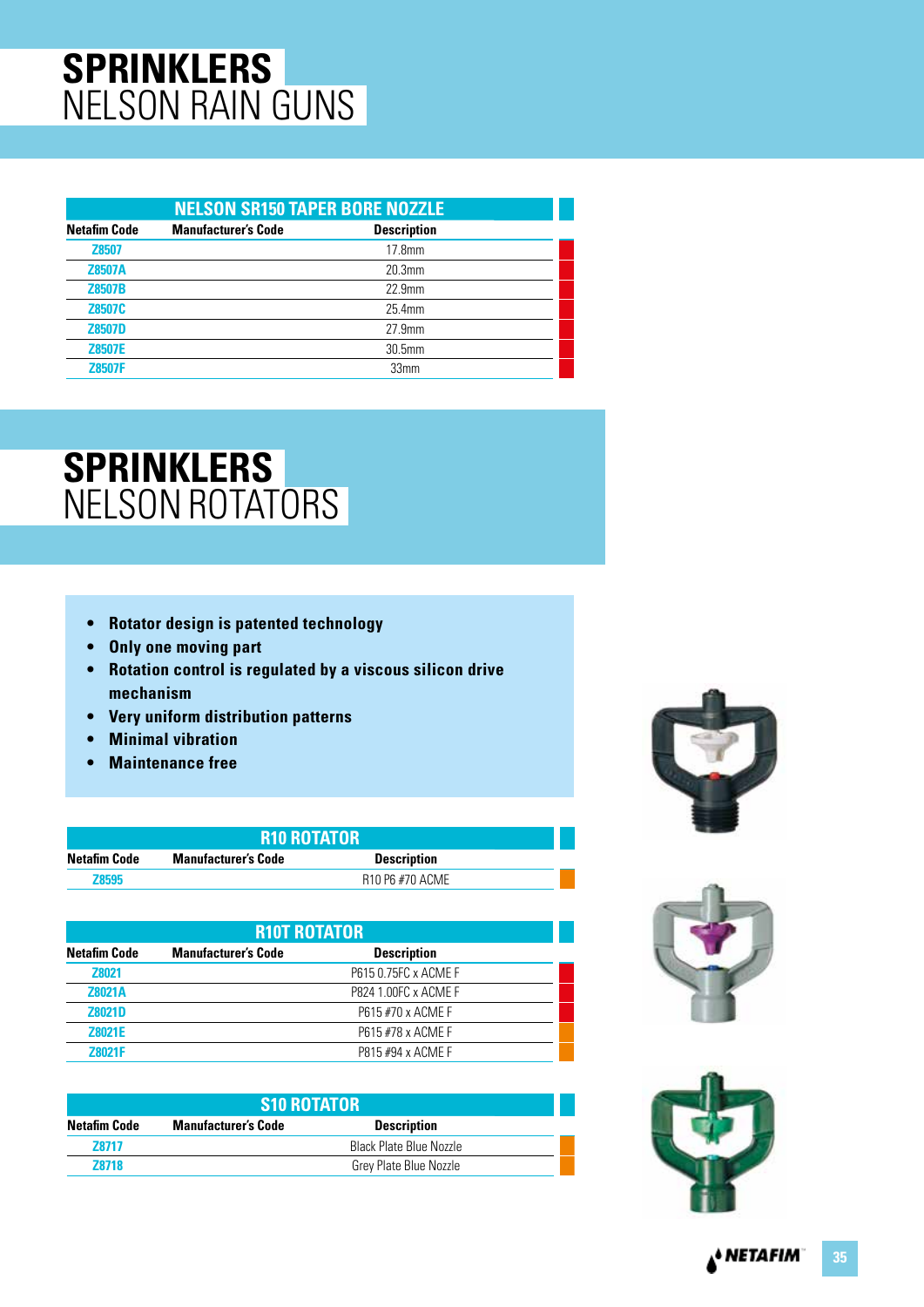## **SPRINKLERS** NELSON ROTATORS

#### **R10T ROTATOR**

- **Operating pressure between 2.0 Bar and 4.5 Bar**
- **Diffuser fills in the distribution for industry leading uniformity**
- **Operates with the proven rotator drive mechanism**
- **Flow regulated for maximum filled uniformity**
- **No riser vibration or sprinkler splash down**

| <b>Netafim Code</b> | <b>Manufacturer's Code</b> | <b>Description</b> |  |
|---------------------|----------------------------|--------------------|--|
| <b>Z8026</b>        |                            | K4 24° 1.5FC ACME  |  |
| 78027               |                            | K4 24° 2.0FC ACME  |  |

| <b>ADV</b>          |                            |                     |  |
|---------------------|----------------------------|---------------------|--|
| <b>Netafim Code</b> | <b>Manufacturer's Code</b> | <b>Description</b>  |  |
| <b>Z8029</b>        |                            | ACME x ACME 2.0 Bar |  |
| <b>Z8025</b>        |                            | ACME x ACME 2.8 Bar |  |
| 78712               |                            | ACME x ACME 3.2 Bar |  |

#### **WINDFIGHTER**

- **As per the R2000 but with a special design of jet to penetrate wind**
- **Designed to work in windy conditions only**
- **Offers low maintenance and unique uniformity in open field irrigation**

| <b>Description</b> |  |
|--------------------|--|
|                    |  |
| WF14 #13 ACME F    |  |
| WF14 #14 ACME F    |  |
| WF16 #15 ACME F    |  |
| WF16 #16 ACME F    |  |
| WF18 #18 ACME F    |  |
|                    |  |

| <b>FIELD STAND &amp; ACCESSORIES</b> |                            |                                          |  |
|--------------------------------------|----------------------------|------------------------------------------|--|
| <b>Netafim Code</b>                  | <b>Manufacturer's Code</b> | <b>Description</b>                       |  |
| <b>Z8031</b>                         |                            | Field Stand ACME Complete                |  |
| <b>Z8031E</b>                        |                            | FT5 Tube Assembly Inc Lateral<br>Adaptor |  |
| <b>Z8703</b>                         |                            | FT5 Goof Plug                            |  |
| Z8704                                |                            | FT5 Male OC                              |  |
| <b>Z8707</b>                         |                            | FT5 Rubber Plug                          |  |
| <b>Z8031A</b>                        |                            | Lateral Adaptor                          |  |
| <b>Z8031B</b>                        |                            | <b>Field Stand Drill</b>                 |  |
| <b>Z8702</b>                         |                            | Installation Tool for Lateral Adaptor    |  |
| <b>Z8705</b>                         |                            | 8mm Stake Installation Tool              |  |







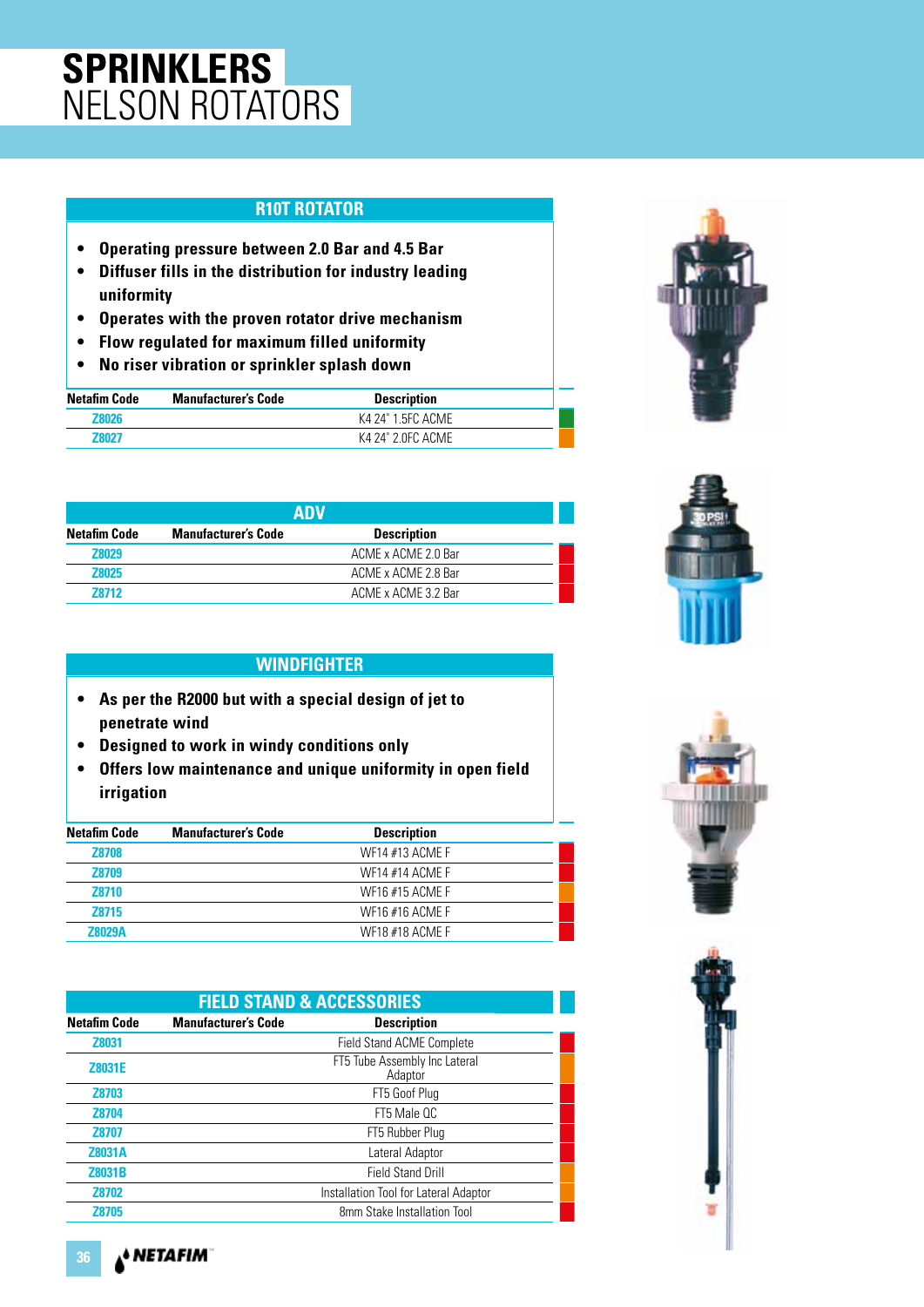## **SPRINKLERS** NELSON SPRINKLER SPARES

|                     | <b>SPRINKLER SPARES</b>           |
|---------------------|-----------------------------------|
| <b>Netafim Code</b> | <b>Description</b>                |
| <b>Z8023</b>        | Low Angle Roadguard               |
| <b>Z8023A</b>       | High Angle Roadguard              |
| <b>Z8024</b>        | R2000 Flushing Tool               |
| <b>Z8026A</b>       | K424 Cap & Rolar Assembly Only    |
| Z8031C              | 1/2" x Acme Base                  |
| Z8716               | 3/4" m x ACME                     |
| <b>Z8700</b>        | ACME x 25mm PVC                   |
| <b>Z8701</b>        | <b>ACME Pressure Check Socket</b> |

|                     | <b>BIG GUN SPARES</b>         |  |
|---------------------|-------------------------------|--|
| <b>Netafim Code</b> | <b>Description</b>            |  |
| Z8512               | SR150 Trip Lever Assembly     |  |
| Z8513               | SR150 Shift Lever Assembly    |  |
| Z8521               | Oil Seal                      |  |
| Z8522               | SR150 Drive Arm Assembly      |  |
| Z8523               | SR150 Spring Trip             |  |
| <b>Z8524</b>        | SR150 Drive Arm               |  |
| <b>Z8525</b>        | SR150 Drive Vane              |  |
| Z8526               | Spacer                        |  |
| <b>Z8527</b>        | Cover HD150                   |  |
| Z8530               | Brake Spring HD150            |  |
| Z8531               | Flange Gasket                 |  |
| Z8532               | Brake Ring 150 Old Style      |  |
| Z8533               | SR150 Imperial Flange         |  |
| Z8534               | SR150 Metric Flange           |  |
| Z8535               | SR150 Metric Flange           |  |
| Z8536               | SR150 Imperial Flange         |  |
| Z8537               | SR100 Flange Gasket           |  |
| Z8538               | SR100 Flange x 2" F Adaptor   |  |
| Z8539               | SR150 Flange x 3" F Adaptor   |  |
| Z8540               | Spacer Assembly SR100         |  |
| <b>Z8508</b>        | SR150 Flex Handle ssembly     |  |
| Z8509               | SR150 Clamp                   |  |
| Z8510               | SR150 Stop Clock Wise         |  |
| Z8511               | SR150 Stop Counter Clock Wise |  |

| <b>3000 SERIES 3TN NOZZLES</b>            |      |  |  |
|-------------------------------------------|------|--|--|
| <b>Netafim Code</b><br><b>Description</b> |      |  |  |
| <b>Z8601K</b>                             | # 37 |  |  |
| <b>Z8601M</b>                             | #40  |  |  |
| Z86010                                    | #44  |  |  |
| Z8601Q                                    | #48  |  |  |
| <b>Z8601R</b>                             | #50  |  |  |

| <b>3000 SERIES 3TN NOZZLES</b>            |     |  |
|-------------------------------------------|-----|--|
| <b>Description</b><br><b>Netafim Code</b> |     |  |
| <b>Z8600A</b>                             | #9  |  |
| <b>Z8600B</b>                             | #10 |  |
| Z8600C                                    | #11 |  |
| <b>Z8600D</b>                             | #12 |  |
| <b>Z8600E</b>                             | #13 |  |
| <b>Z8600F</b>                             | #14 |  |
| <b>Z8600G</b>                             | #15 |  |
| <b>Z8600H</b>                             | #16 |  |
| <b>Z86001</b>                             | #17 |  |
| Z8600J                                    | #18 |  |
| <b>Z8600K</b>                             | #19 |  |
| <b>Z8600L</b>                             | #20 |  |
| <b>Z8600M</b>                             | #21 |  |
| <b>Z8600N</b>                             | #22 |  |
| Z86000                                    | #23 |  |
| Z8600Q                                    | #25 |  |
| <b>Z8600R</b>                             | #26 |  |
| <b>Z8601A</b>                             | #27 |  |
| Z8601B                                    | #28 |  |
| Z8601C                                    | #29 |  |
| Z8601E                                    | #31 |  |
| Z8601F                                    | #32 |  |
| Z8601G                                    | #33 |  |
| Z8601I                                    | #35 |  |